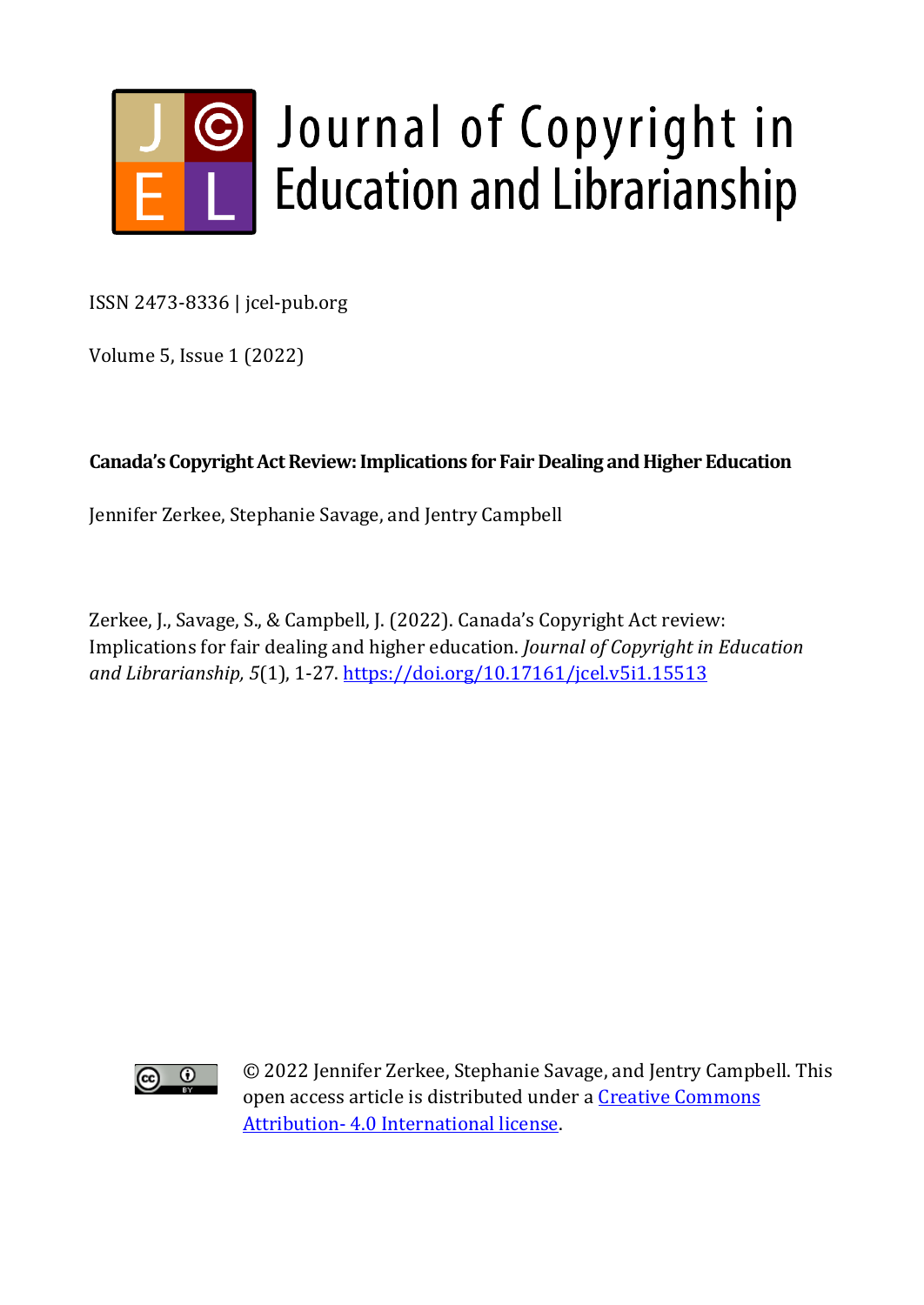#### **Canada's Copyright Act Review: Implications for Fair Dealing and Higher Education**

Jennifer Zerkee, Simon Fraser University Stephanie Savage, University of British Columbia Jentry Campbell, University of British Columbia

Author Note: Correspondence regarding this article should be directed to Jennifer Zerkee, Copyright Specialist, Simon Fraser University, *istevens@sfu.ca.* 

#### **Abstract**

Beginning in late 2017, the Standing Committee on Industry, Science and Technology (INDU Committee) undertook a statutory review of Canada's Copyright Act. This article examines the recommendations made by higher education and academic library stakeholders in order to determine their copyright priorities. More specifically, the analysis highlights recommendations relating to fair dealing and addresses the tension between higher education and the Canadian publishing community. The article also explores the three fair dealing recommendations made in the INDU Committee's final report, raises questions about the INDU Committee's support for use of fair dealing in higher education, and proposes increased advocacy by the higher education community, including a cohesive strategy that engages directly with the public interest aspect of education's role and the representation of its user groups. Ultimately, educational institutions are as much a part of the Canadian cultural landscape as any other copyright stakeholder. Improved advocacy is vital as Canada heads towards the next statutory review, expected to be launched in 2022.

**Keywords:** Canada, copyright, legislation, policy development, higher education, advocacy, Copyright Act, fair dealing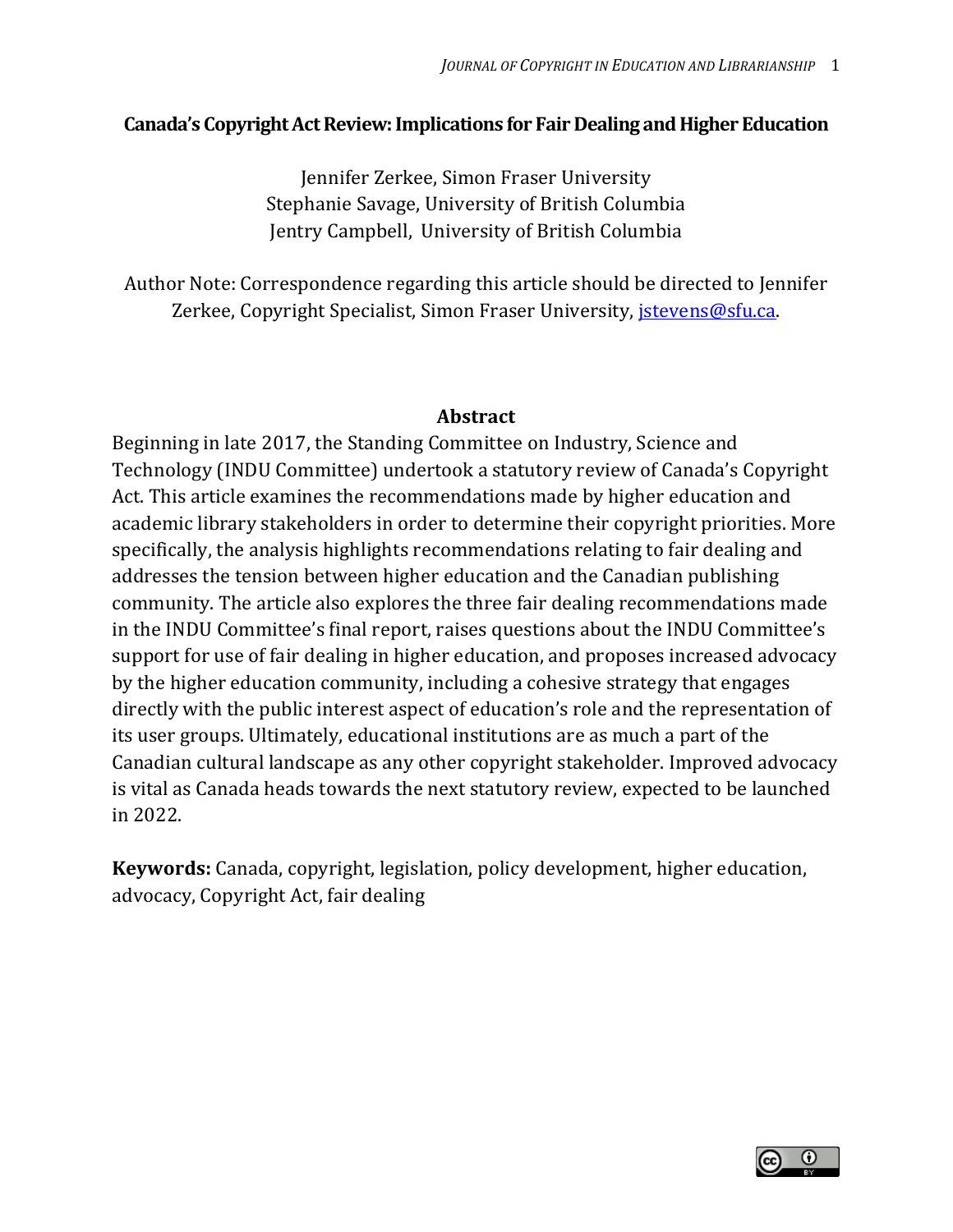### **Introduction**

Canada's Copyright Act was reviewed by a Parliamentary committee beginning in 2017, presenting an opportunity to access and analyze the copyright priorities and concerns of various stakeholder communities, including higher education and the publishing sector. Fair dealing in education is a particularly contentious issue in Canada, with vocal lobbying from author and publisher groups. The higher education sector needs to be more active in advocating for its user groups and their user rights.

The 2012 Copyright Modernization Act (CMA) introduced a requirement that the Copyright Act be reviewed every five years (CMA s. 58; see also Copyright Act s. 92)—the first such review was launched in late 2017. The Standing Committee on Industry, Science and Technology (INDU Committee) was responsible for the review; they invited any interested parties to submit written briefs with input and recommendations, and held hearings throughout 2018 involving stakeholder witnesses (INDU Committee, 2018).

Over the course of the review, the INDU Committee held 52 meetings during which they heard from a total of 263 witnesses and received 192 written briefs as well as over 6,000 emails (INDU Committee, 2019, p. 1).[1](#page-2-0) The INDU Committee presented its report, *Statutory Review of the Copyright Act* (INDU Report), to the House of Commons in June 2019 (INDU Committee, 2019).

The INDU Committee also requested that the Standing Committee on Canadian Heritage (Heritage Committee) conduct a supplementary study on "remuneration models for artists and creative industries" and provide the INDU Committee with a summary of the outcomes of this study (Ruimy, 2018). The Heritage Committee accepted written briefs on this topic and held hearings throughout 2018, presenting its report, *Shifting Paradigms* (Heritage Report), to the House of Commons in May 2019 (Heritage Committee, 2019).

A federal election was called in fall 2019, which ceased all committee work; the new government was no longer required to respond to past committee work or reports. As of spring 2021, none of the INDU Committee's or Heritage Committee's recommendations have been enacted though there has been further study of copyright-related issues, which is discussed in the conclusion.

Examining the recommendations made by stakeholders to the INDU Committee can provide a detailed snapshot of a particular community's copyright

 $\overline{\phantom{a}}$ 

<span id="page-2-0"></span><sup>1</sup> All INDU Committee Copyright Act review materials, including briefs and meeting transcripts, are available a[t https://www.ourcommons.ca/Committees/en/INDU/StudyActivity?studyActivityId=9897131.](https://www.ourcommons.ca/Committees/en/INDU/StudyActivity?studyActivityId=9897131)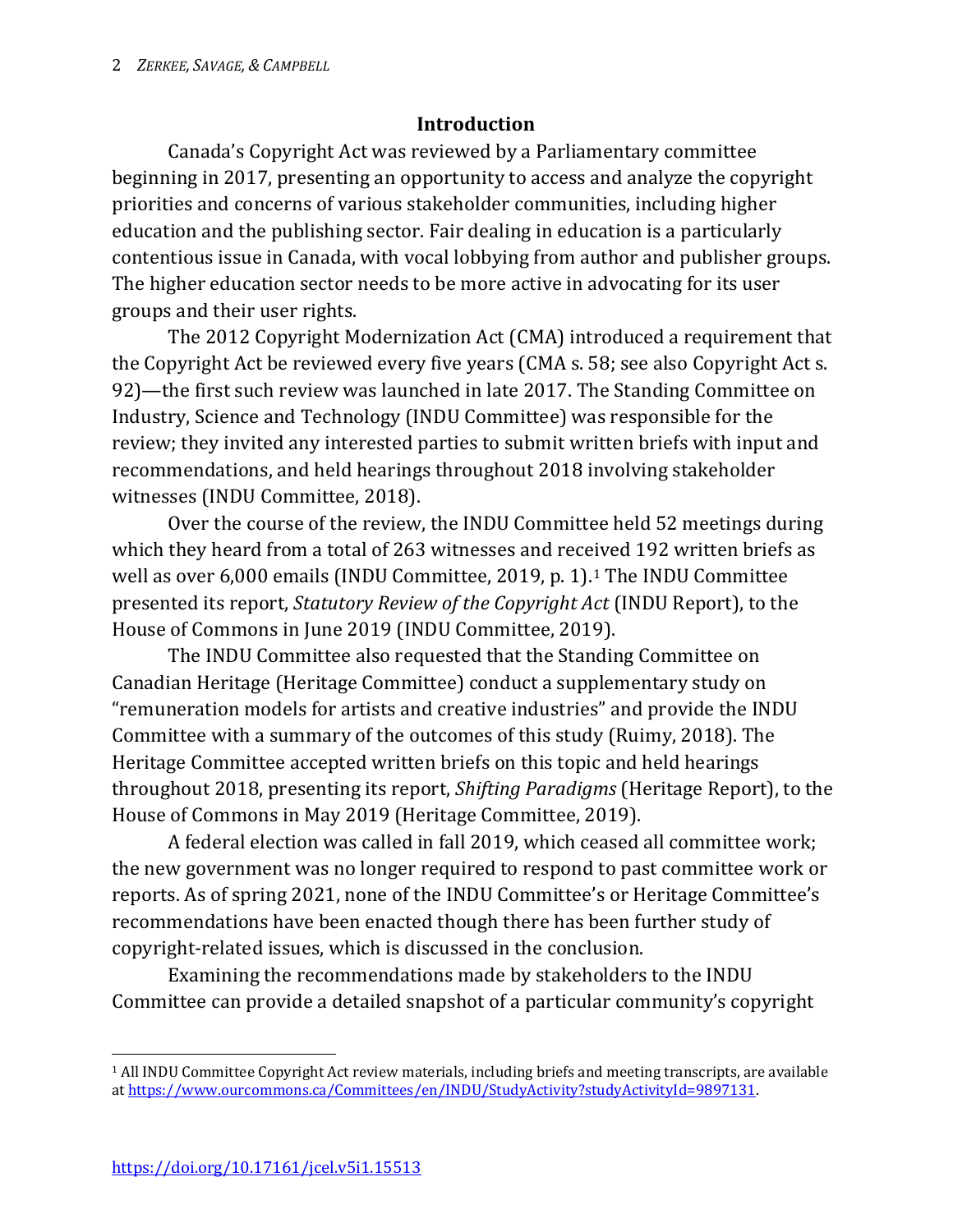concerns and priorities. This study aims to highlight the recommendations made by higher education, including academic libraries, to explore the reasons this community focuses on particular copyright topics, and to make connections to the recommendations made by the INDU Committee on these key topics.[2](#page-3-0) This paper looks at fair dealing specifically and makes comparisons between stakeholder recommendations and the INDU Committee's discussion and recommendations in its report.

Out of the 36 recommendations made by the INDU Committee, three address fair dealing. Recommendation 16 states that

the Government of Canada consider establishing facilitation between the educational sector and the copyright collectives to build consensus towards the future of educational fair dealing in Canada. (INDU Committee, 2019, p. 65)

Recommendation 17 states that

the House of Commons Standing Committee on Industry, Science and Technology resume its review of the implementation of educational fair dealing in the Canadian educational sector within three years, based on new and authoritative information as well as new legal developments. (INDU Committee, 2019, p. 65)

Finally, Recommendation 18 states that

the Government of Canada introduce legislation amending section 29 of the Copyright Act to make the list of purposes allowable under the fair dealing exception an illustrative list rather than an exhaustive one. (INDU Committee, 2019, p. 69)

The higher education community appeared to understand the INDU Committee's recommendations as fully supportive of broad fair dealing; the authors question this interpretation and make recommendations for needed advocacy since the next review of the Copyright Act is expected to be launched in 2022.

# **Background**

### **Fair Dealing, Higher Education, and Access Copyright**

The fair dealing exception in the Copyright Act (Copyright Act s. 29) is available to any user and consists of a list of specific purposes for which a dealing may be fair: research, private study, education, parody, satire, criticism, review, and news reporting. The act itself does not contain criteria or guidelines for determining

<span id="page-3-0"></span> $\overline{\phantom{a}}$ <sup>2</sup> Jennifer Zerkee and Stephanie Savage were each involved in drafting their respective institutions' briefs for submission to the INDU Committee.

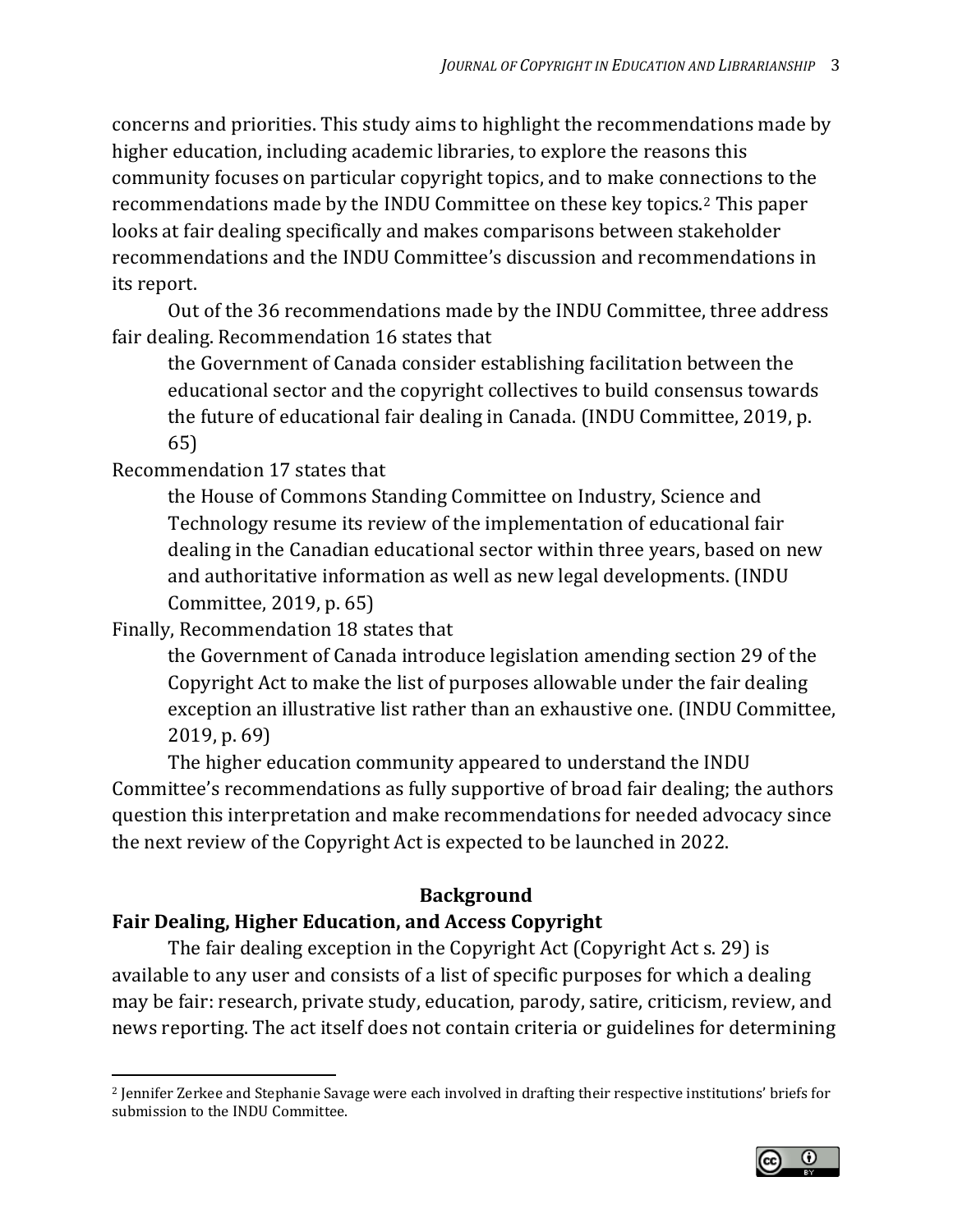whether a dealing is fair. The Copyright Act also contains exceptions for specific activities by not-for-profit educational institutions and their members for the purposes of education and training (Copyright Act ss. 29.4–30.04) and for libraries, archives, and museums (Copyright Act ss. 30.1–30.4).

Since 1988, copyright management organization Access Copyright (then CanCopy) has provided Canadian postsecondary institutions outside of Quebec with a "one-stop solution to licens[ing] the photocopying of published works while ensuring rightsholders would be fairly compensated for that copying" (Access Copyright, 2018a, para. 1), and many postsecondary institutions had license agreements with Access Copyright. Starting in 2010, many institutions have opted out of such an agreement, choosing instead to independently manage copyright compliance and licensing (Knopf, 2011).

The justifications for institutions managing copyright outside of a license agreement stem initially from the 2004 case *CCH Canadian Ltd. v. Law Society of Upper Canada* (*CCH*) (Henderson et al., 2018), which found that the Law Society's Great Library did not infringe copyright when copying materials for patrons under the terms of its access policy, which required that the copying be for a fair dealing purpose and the amount of a work copied must be reasonable (quoted in *CCH*, 2004, para. 61). The court found that copying on behalf of researchers was fulfilling the fair dealing purpose of research (*CCH*, 2004, para. 64). *CCH* established the requirement for a "large and liberal interpretation" of the research purpose and of fair dealing more generally (*CCH*, 2004, para. 51; see also D'Agostino, 2008, pp. 324– 325). This case also established the six factors that provide "a useful analytical framework to govern determinations of fairness" and which form the basis of many higher education fair dealing policies: the purpose of the dealing, the character of the dealing, the amount of the dealing, alternatives to the dealing, the nature of the work, and the effect of the dealing on the work (*CCH*, 2004, paras. 53–60). *CCH* provided educational institutions with confirmation that they could rely on fair dealing. In addition to this, Access Copyright proposed a drastic increase in tariff rates in 2010, which was another significant factor for institutions deciding to opt out (Hudson, 2020, pp. 268–269).

The publishing sector, however, has blamed the opt-outs on the addition of the education purpose to fair dealing in the CMA in 2021, ignoring the fact that the earliest opt-outs predate this legislation. This disconnect is seen in briefs submitted to the INDU Committee by authors and publishers who focused their recommendations on the limitation or repeal of the education purpose specifically (see, e.g., Access Copyright, 2018b, p. 7; Association of Canadian Publishers, 2018, p.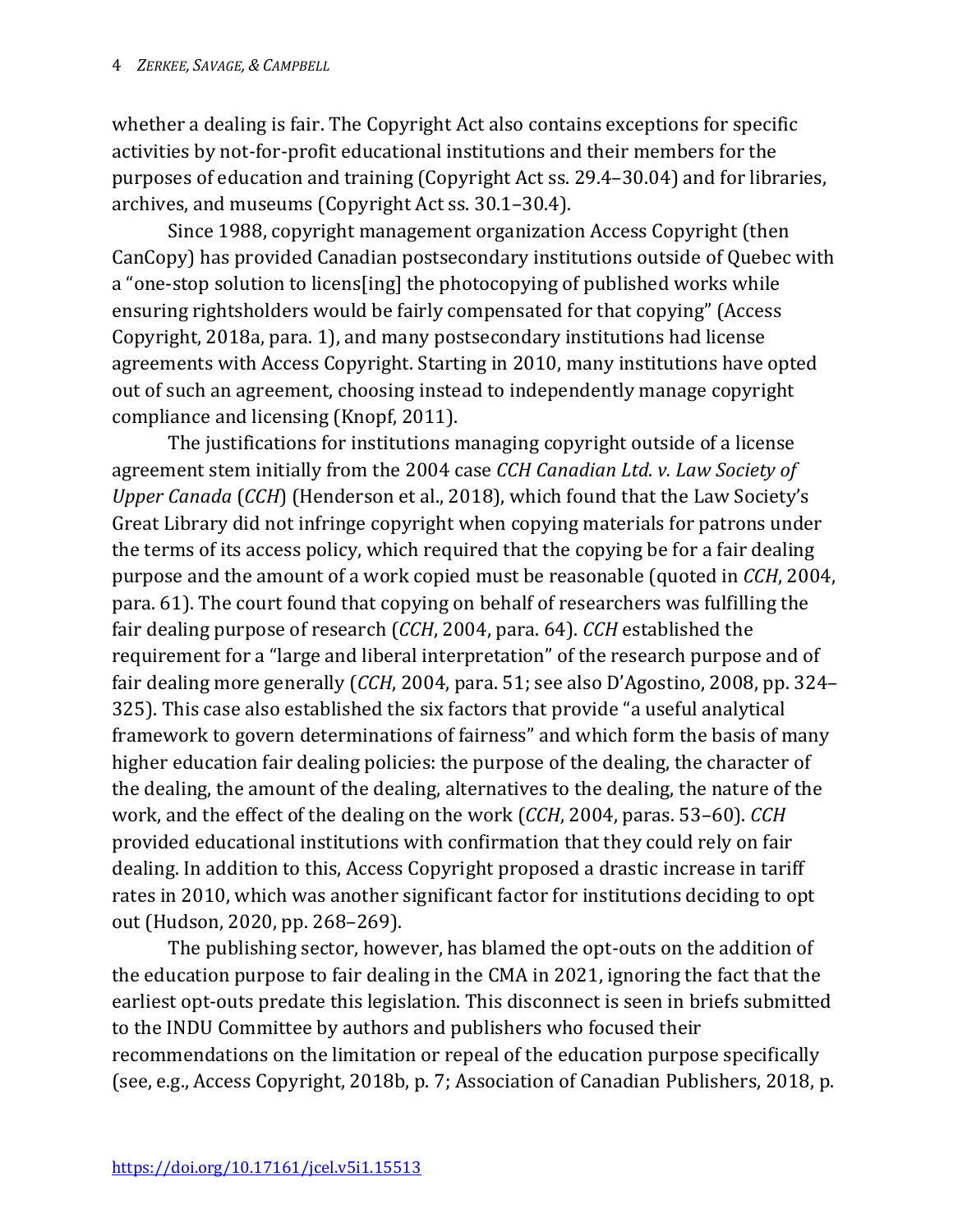2; The Writers' Union of Canada, 2018). This issue is explored further in the results and discussion sections.

Building on *CCH*, the 2012 Supreme Court of Canada case *Alberta (Education) v. Canadian Copyright Licensing Agency* (*Alberta [Education]*) provided further jurisprudence for education. It addressed photocopying by K–12 teachers and found that "the teacher/copier . . . shares a symbiotic purpose with the student/user" that can allow for fair dealing to be considered from the perspective of the student even when an instructor copies and assigns the content (2012, para. 23). This decision was reached before education was added as a fair dealing purpose and relied on the purposes of research and private study. Once education was added as a purpose in the CMA in 2012, higher education then also relied on it as one part of an institution's approach to fair dealing.

Many educational institutions provide fair dealing guidelines to instructors and students, with more than half of higher education institutions outside Quebec using the template guidelines created by Universities Canada (then the Association of Universities and Colleges Canada) in 2012 (Henderson et al., 2018, p. 17; for guidelines, see Universities Canada, 2012).[3](#page-5-0) Along with education and support for instructors and students using the guidelines, Universities Canada also promotes the use of openly licensed material and material already licensed by an institution's library. Colleges and Institutes Canada (then the Association of Canadian Community Colleges) adapted the same guidelines for its members (see, e.g., North Island College, 2012). The fair dealing guidelines delineate the amount of a work that can reasonably be considered fair to distribute to students within a course, permitting use of a "short excerpt" including a general rule of thumb of "up to 10% of a copyright-protected work" (Universities Canada, 2012). Henderson et al. (2018) found that two-thirds of higher education institutions outside Quebec referred to this "10% rule" (p. 18).

The ongoing *York v. Access Copyright* case is of vital importance to higher education institutions because it deals directly with the validity of guidelines based on the Universities Canada template. Two questions have been at issue in this case: whether Access Copyright's tariffs are mandatory for educational institutions and whether York University's fair dealing guidelines are in fact fair. The Federal Court found that the tariffs are mandatory, and that York's fair dealing guidelines are not fair (*Canadian Copyright Licensing Agency [Access Copyright] v. York University*, 2017, para. 14). On appeal, the Federal Court of Appeal found that the tariffs are not

 $\overline{\phantom{a}}$ 



<span id="page-5-0"></span><sup>3</sup> In Quebec, unlike the rest of Canada, most higher education institutions continue to operate under an agreement with collective licensing organization Copibec (Kohn & Lapierre, 2017, slide 8).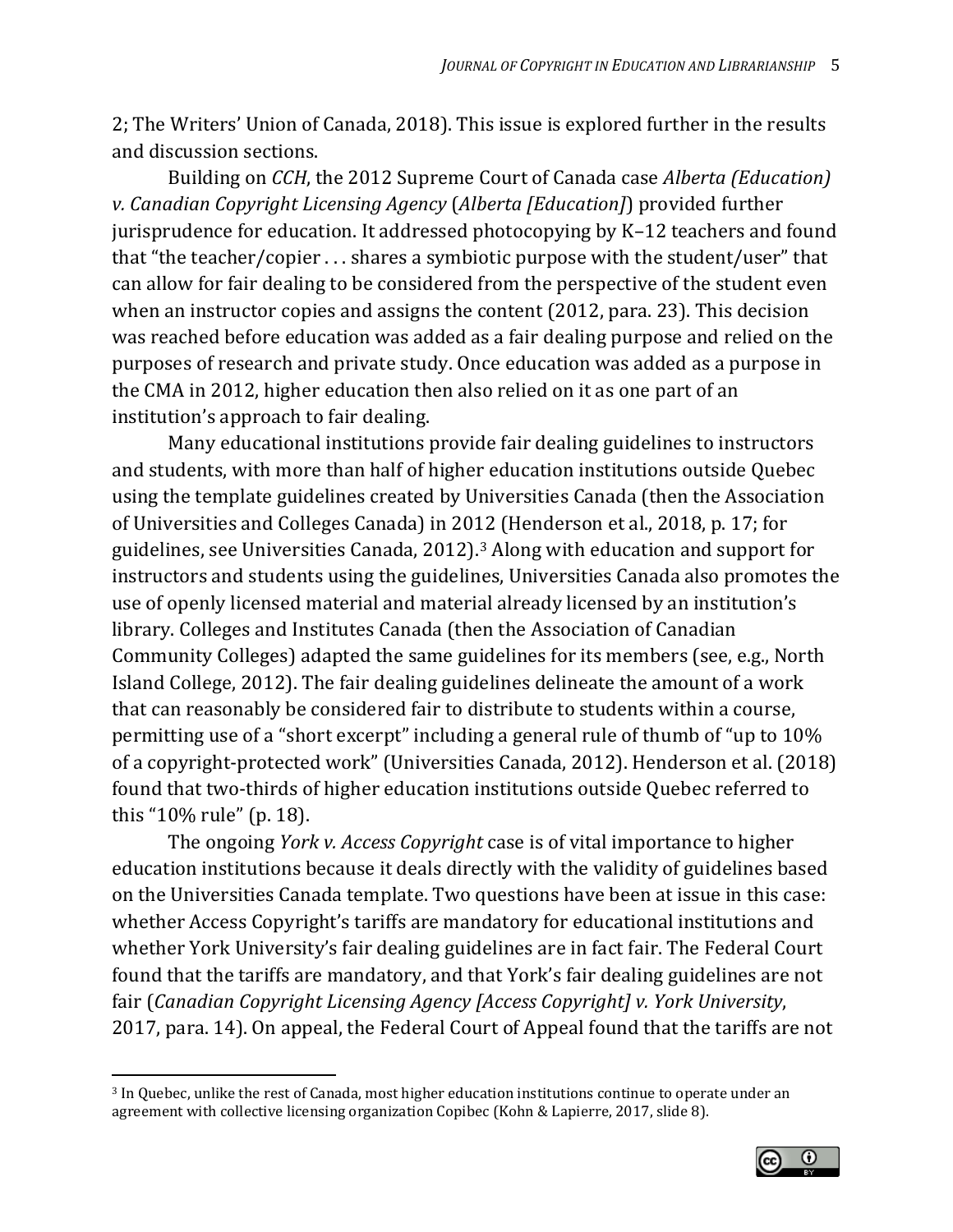mandatory (*York University v. Canadian Copyright Licensing Agency [Access Copyright]*, 2020 paras. 204–206) but affirmed the Federal Court's finding that York's fair dealing guidelines are not fair (paras. 309–312). Both parties were granted leave to appeal to the Supreme Court of Canada, and this case was heard on May 21, 2021; at the time of writing a decision had not yet been released (see addendum for update).

### **Reactions to the Review**

Responses to the INDU Report have been published by various stakeholders, and they are polarized along the same lines as the briefs, with higher education and publishing communities at odds over the INDU Committee's recommendations. Not all participants that submitted briefs or made meeting appearances published reactions to the report. For example, neither Universities Canada nor Colleges and Institutes Canada issued a statement on either the Heritage or INDU Reports.

Law professor and copyright scholar Michael Geist called the INDU Report a "balanced, forward-looking report on the future of Canadian copyright law" and noted that fair dealing dominated the report based on the length of the footnotes alone (Geist, 2019). Copyright law scholar Carys Craig commented on the polarity between the Heritage Report, largely dominated by industry lobbyists and suggestions to strengthen creator rights, and the INDU Report, calling the INDU Report and review "eminently sensible" (Craig, 2019, para. 11). She went on to state that the "well-balanced report . . . paves the way for measured, public-interest oriented copyright reform" (para. 6).

Other reactions praised the report's "reasoned analysis and balanced conclusions" (Canadian Association of Research Libraries [CARL], 2019, para. 1), considered the INDU Report "a thoughtful response to a challenging and complex set of issues" (Canadian Federation of Library Associations [CFLA], 2019), and deemed it "a breath of fresh air for copyright policy making" (Vollmer, 2019, para. 3). Higher education stakeholders welcomed the recommendations on fair dealing, in particular Recommendation 18 to make the list of fair dealing purposes illustrative rather than exhaustive (CARL, 2019; CFLA, 2019). Both CARL and CFLA also endorsed Recommendation 17 to further study educational fair dealing, which we explore further in the discussion section.

Dissenting voices included government and international business commentator Hugh Stephens (2019), who called portions of the INDU Report "problematic" and "particularly worrisome." The International Publishers Association cited its preference for the Heritage Report but noted that there were positive elements to the INDU Report, including the recognition of "the problematic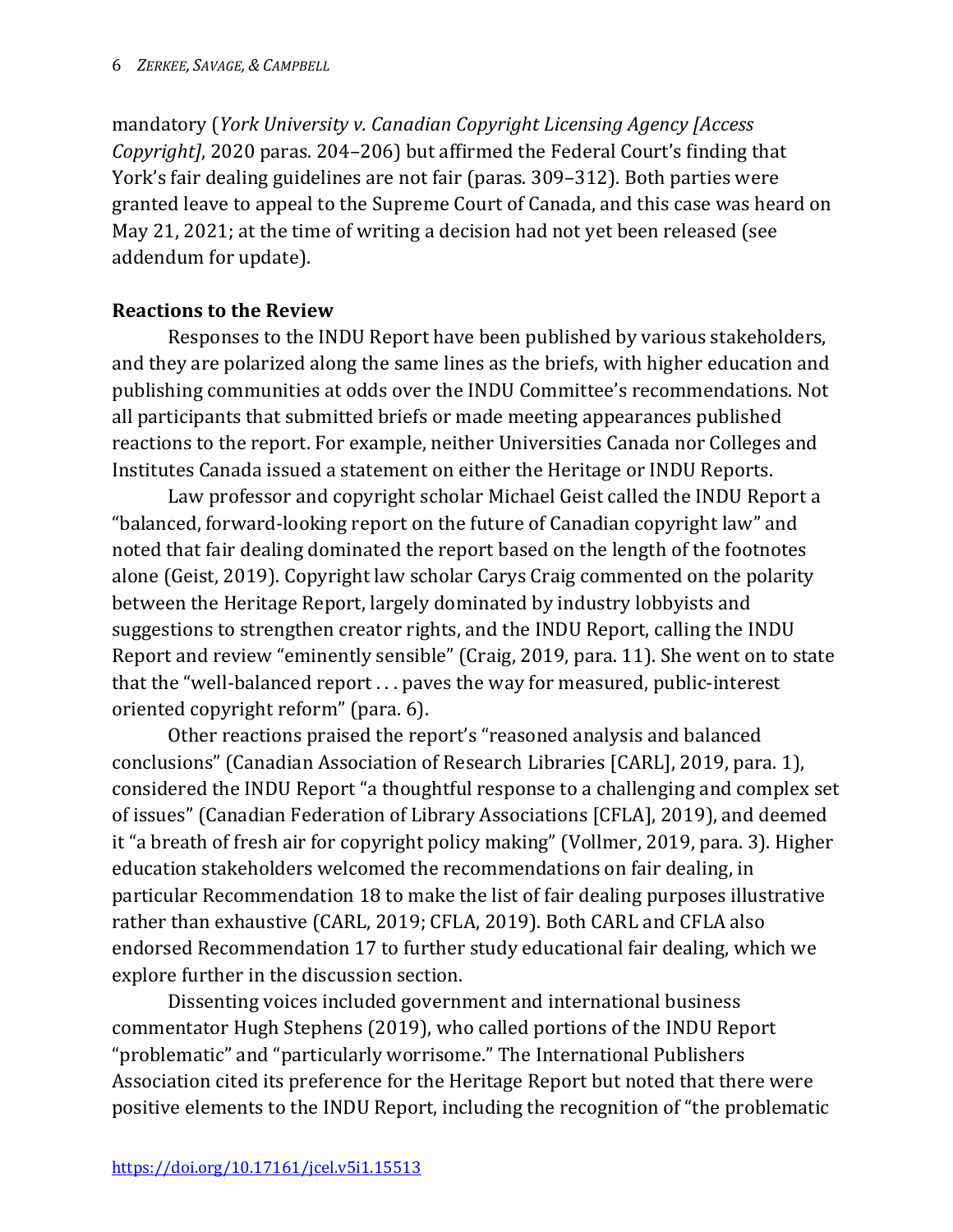nature of the education sector's copying guidelines and practices" (2019, para. 3). The International Publishers Association made a clear connection between fair dealing for education and the "resulting economic damage" (para. 3). The organization also applauded the INDU Committee's call for negotiations between the education sector and copyright collectives (para. 4).

Access Copyright released a statement (2019) in which it supported the INDU Committee's Recommendation 16, directing the government to facilitate the relationship between copyright collectives and the education sector but noting that "immediate action would have addressed the serious harm Canada's writing and publishing industries have and continue to experience more effectively" (para. 3). Roanie Levy, president and CEO of Access Copyright, was quoted within the statement, noting that the Heritage and INDU Reports "concur there is a legitimate problem with the education sector's interpretation of fair dealing" (para. 5).

# **Research Questions**

This project set out to answer the following questions:

- 1. What stakeholders contributed to the Copyright Act Review?
- 2. What recommendations did stakeholders put forward and what justifications did they offer?
- 3. In what ways did the final report on the review reflect the recommendations put forward by stakeholders?

# **Methods**

### **Corpus**

Our corpus consisted of the briefs ( $N = 192$ ) submitted to the INDU Committee in response to their call for comment on the statutory review of the Copyright Act. Briefs were accepted between April 17 and December 10, 2018, and were made available to the public on the INDU Committee's website. We analyzed the INDU Report in addition to the briefs (INDU Committee, 2019).

# **Tools and Methodology**

Upon retrieval of our corpus, we uploaded all documents into NVivo, a qualitative data analysis software that allowed us both to record demographic information about stakeholders and to code our corpus according to the recommendations and rationales presented. To structure our analysis we relied on an approach to coding informed by grounded theory, a qualitative research method that is highly iterative and calls for an ongoing exchange between data collection

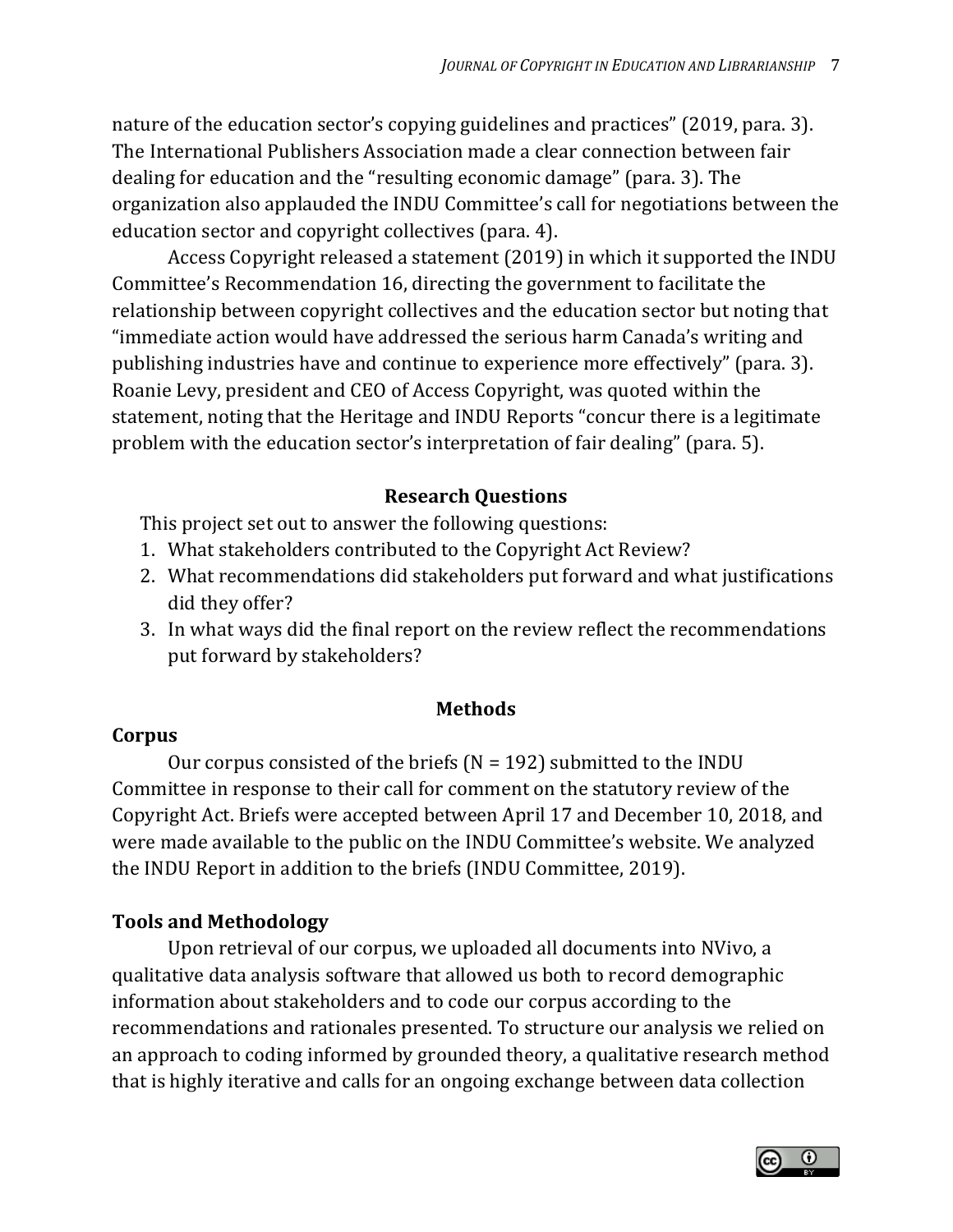and analysis (Glaser & Strauss, 2017; Strauss, 1987). This methodological approach allowed us to revisit our coding structure as we progressed through our corpus.

In our initial analysis we coded both the briefs and the report for the recommendations presented. We further distinguished the recommendations by dividing them into "strong" and "weak" categories, defining strong recommendations as those that could be legislated into the Copyright Act and weak recommendations as those outside the scope of the act (for example, these nodes include "Indigenous rights – recognize," "Open access – support," "Author incomes – improve").

We conducted a second level of analysis in order to capture the rationales or arguments put forward in support of the proposed recommendations. These justifications are coded as subnodes to the corresponding recommendation nodes. In keeping with a grounded theory approach, we continued to refine and consolidate our coding schema as we proceeded through the corpus.

Finally, we captured demographic data about the parties who submitted briefs to the INDU Committee. These data were initially recorded in Google Sheets and later appended to the NVivo project through the use of cases, nodes that represent units of observation. For our analysis we recorded five different aspects of demographic information to help inform the critical analysis (table 1). We grouped the submitting stakeholders into 19 communities (table 2). Where a party could be categorized in more than one community we selected the dominant role or priority for that stakeholder, or where this was unclear we selected the community most represented by the content and concerns in its brief. Throughout the following results, education – postsecondary and libraries – academic have been combined as "higher education."

| <b>Category</b> | <b>Definition</b>                                                      |
|-----------------|------------------------------------------------------------------------|
| Position        | Identifies whether stakeholder(s) reflects a user or creator           |
|                 | approach.                                                              |
| Sector          | Identifies whether the stakeholder(s) represents a public, for-profit, |
|                 | or non-profit body.                                                    |
| Community       | Identifies the primary user or creator group the stakeholder(s)        |
|                 | represents.                                                            |
| Scope           | Identifies the geographical region the stakeholder(s) represents.      |
| Perspective     | Identifies whether the stakeholder(s) represents an individual or      |
|                 | collective.                                                            |

*Table 1.* Demographic data categories.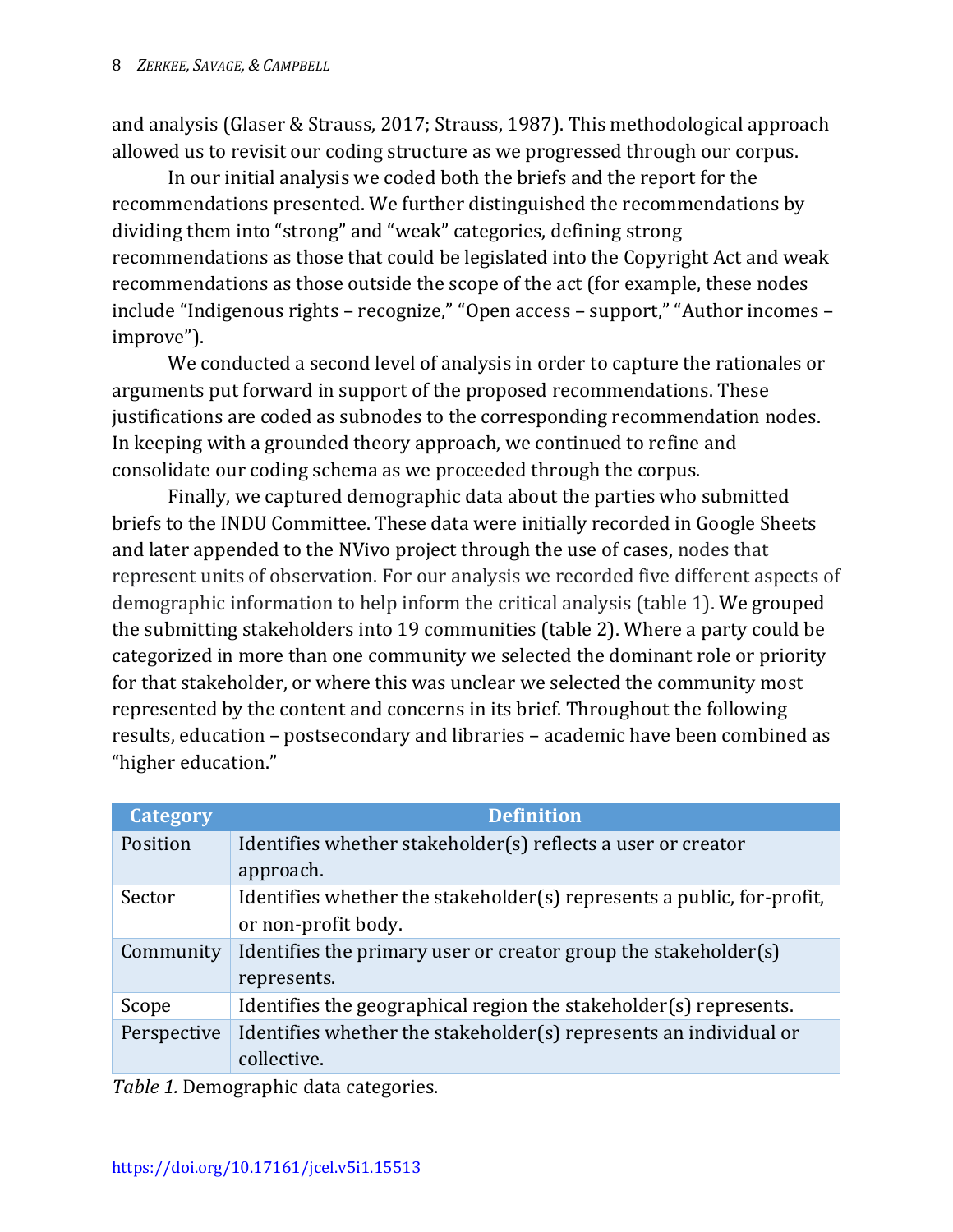| <b>Community</b>        | <b>Definition</b>                                           |  |
|-------------------------|-------------------------------------------------------------|--|
| Artificial intelligence | Artificial intelligence, machine learning, and text-mining  |  |
| (AI)                    | researchers and organizations.                              |  |
| Archives                | Archives, archivists, and their organizations.              |  |
| Author/Publisher        | Authors, publishers, and their organizations.               |  |
| Broadcasting/           | Broadcasting and telecommunications companies and           |  |
| Telecommunications      | organizations.                                              |  |
| Economics               | Economists, economics researchers, and those                |  |
|                         | expressing primarily economic interests.                    |  |
| Education $- K - 12$    | Individuals and organizations in K-12 education.            |  |
| Education-              | Individuals, institutions, and organizations in             |  |
| postsecondary           | postsecondary education.                                    |  |
| Film/TV/Theater         | Individuals and organizations in the film, television, and  |  |
|                         | theater industries.                                         |  |
| Government              | Government bodies and their representatives.                |  |
| Indigenous              | Indigenous individuals, groups, and those primarily         |  |
|                         | interested in Indigenous issues.                            |  |
| Internet                | Individuals and organizations whose primary concern or      |  |
|                         | place of business is the Internet.                          |  |
| Legal                   | Lawyers, legal scholars, and legal organizations.           |  |
| Libraries - academic    | Academic library workers, libraries, and their              |  |
|                         | organizations.                                              |  |
| Libraries - public      | Public library workers, libraries, and their organizations. |  |
|                         | Note that provincial library associations were included     |  |
|                         | here, though they often also represent academic             |  |
|                         | libraries and library workers.                              |  |
| <b>Museums</b>          | Museum workers, museums, and their organizations.           |  |
| Music                   | Music creators, performers, and the music industry.         |  |
| Public concern          | Individuals and organizations primarily interested in       |  |
|                         | broad public issues.                                        |  |
| Retail                  | Individuals and organizations in the retail community.      |  |
| Visual arts             | Artists and organizations in the visual arts.               |  |

*Table 2.* Stakeholder groups that submitted briefs to the INDU Committee.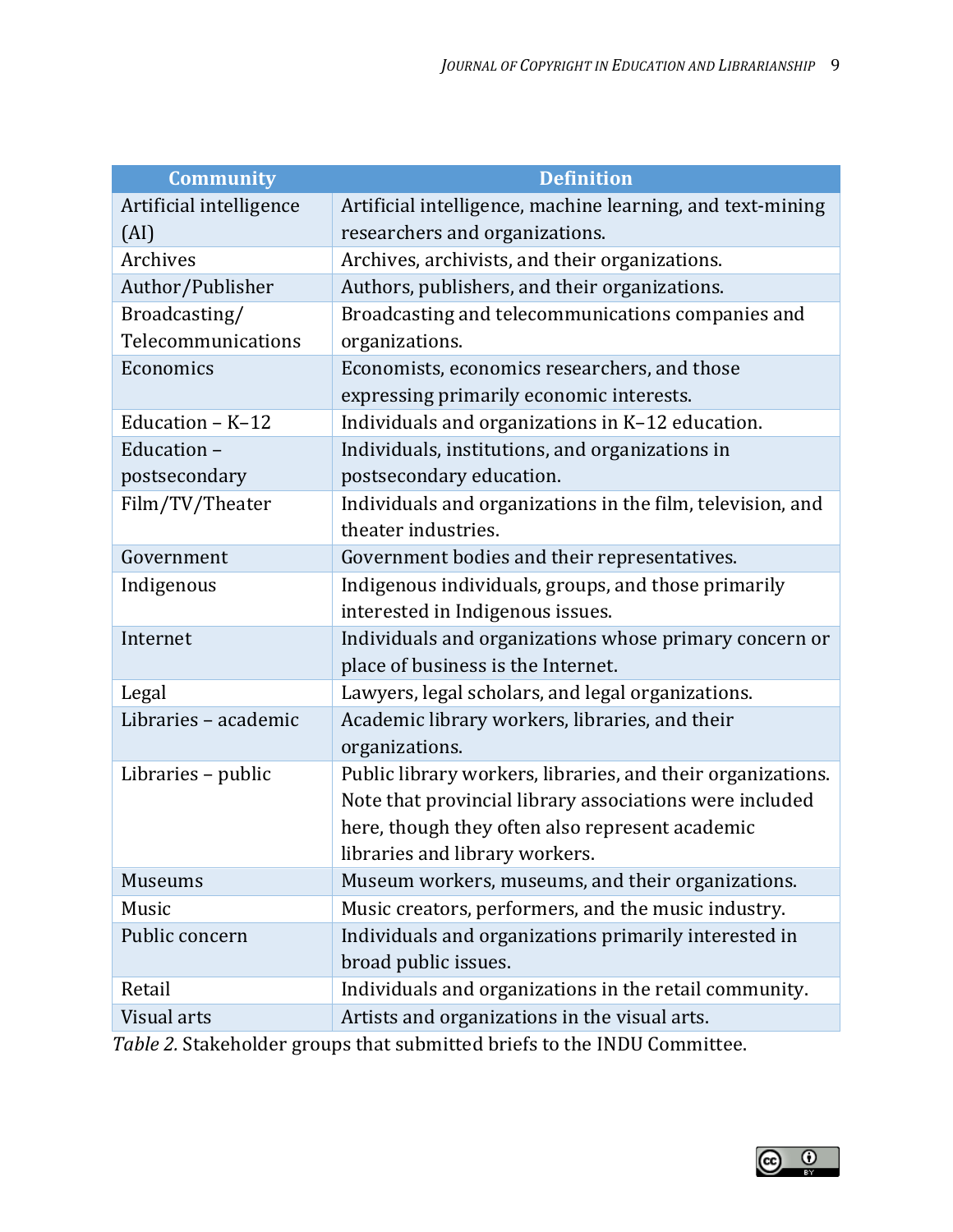## **Limitations**

The findings presented in this paper are based on analysis of the written briefs submitted by stakeholders and the INDU Committee's report. We have not yet analyzed the transcripts of the INDU Committee's hearings with stakeholders because these present different types of information—namely, the views of individual committee members as evidenced in their questions and comments as well as stakeholders' specific responses to those comments. Some stakeholders participated in meetings but did not submit briefs, so some stances may be missing from this current analysis. Additionally, the more than 6,000 emails received by the INDU Committee (INDU Committee, 2019, p. 1) are not publicly available.

The findings presented in this paper also do not include any of the recommendations made to or by the Heritage Committee during its supplementary study, which could add additional dimensions to these findings.

#### **Results**

The highest number of briefs were received from the higher education community (27.1%, *n* = 52) and from the author/publisher community (17.7%, *n* = 34; see figure 1).



*Figure 1.* Briefs per stakeholder community.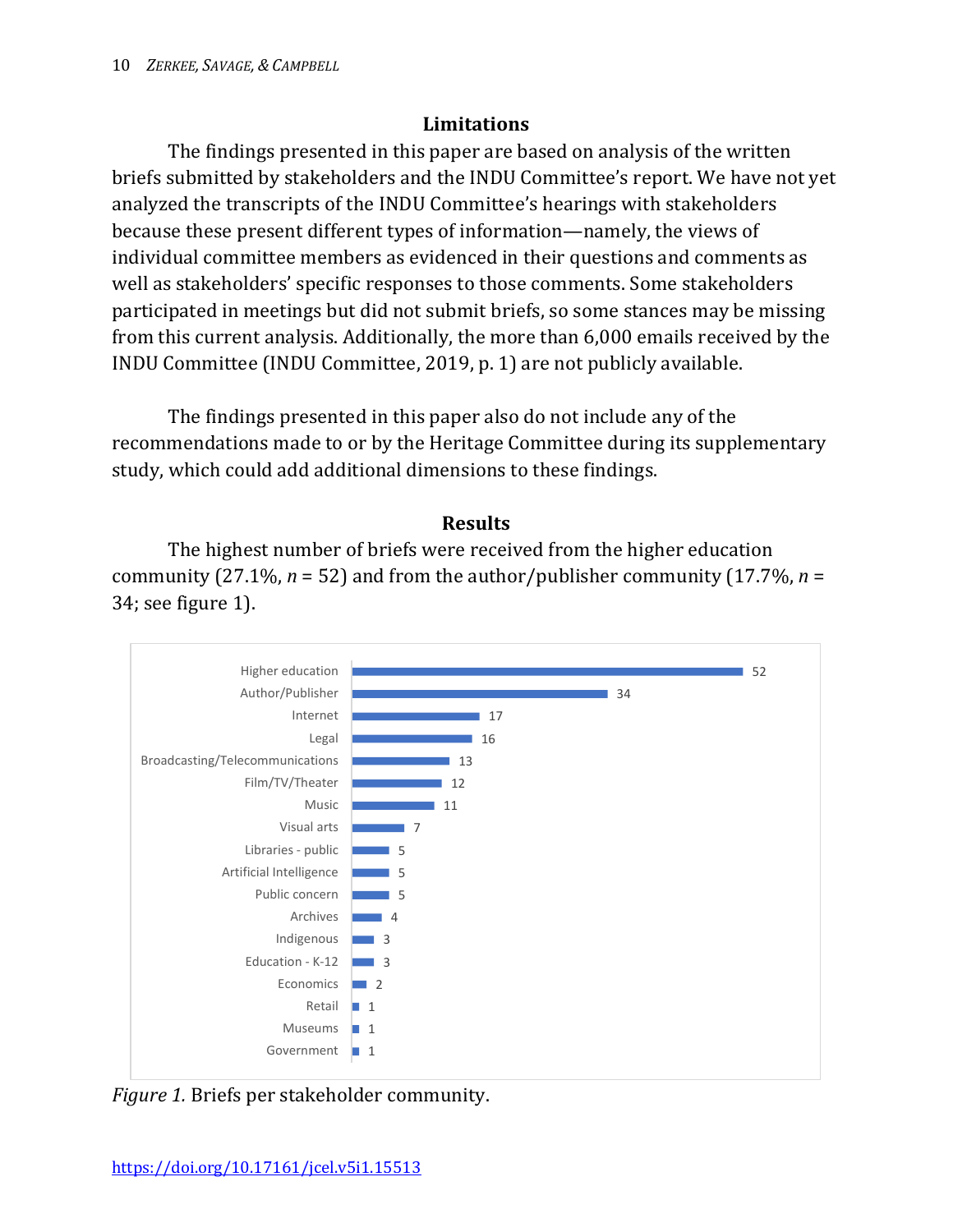Most of the submitting parties can be categorized as primarily representing a user position or a creator/rightsholder position. More than half (57.8%, *n* = 111) primarily represented users, over one-third (38.5%, *n* = 74) primarily represented creators, and a small number (3.6%, *n* = 7) cannot easily be categorized in this way, typically because they represented a neutral role between creators and users (e.g., Public Lending Right International), they played multiple roles (e.g., Google Canada), or the stakeholders themselves do not clearly represent one side or the other (e.g., law scholars). The submitting parties included national bodies (42.2%, *n* = 81), regional or provincial bodies (25.6%, *n* = 49), and international bodies (11.5%, *n* = 22), as well as individuals or groups of individuals (20.8%, *n* = 40).

Likely because the higher education community submitted many more briefs than other stakeholder groups, many of the most discussed topics in the briefs were highly relevant to education (see table 3). Fair dealing was the most discussed topic by far, addressed in more than twice as many briefs as any other topic.

| <b>Topic</b>                               | <b>Percent of Briefs</b> | $N = 192$ |
|--------------------------------------------|--------------------------|-----------|
| Fair dealing                               | 50.0%                    | $n = 96$  |
| Technological protection measures (TPMs)   | 22.9%                    | $n = 44$  |
| Term                                       | 21.9%                    | $n = 42$  |
| Statutory damages                          | 18.8%                    | $n = 36$  |
| Whether contracts can override user rights | 16.7%                    | $n = 32$  |
| Indigenous rights                          | 16.1%                    | $n = 31$  |
| Crown copyright                            | 13.5%                    | $n = 26$  |
| Whether tariffs are mandatory              | 13.0%                    | $n = 25$  |
| Text and data mining                       | 10.9%                    | $n = 21$  |
| Notice and notice                          | 10.4%                    | $n = 20$  |

*Table 3*. Top ten most addressed topics.

Nine briefs (4.7%) did not make any explicit recommendations. In most cases, these briefs aimed to simply provide information to the INDU Committee to support its decision-making. For example, the brief submitted by Australian Copyright Council et al. (2018) "intended to provide some information about aspects of Australian copyright law that are relevant to issues under review."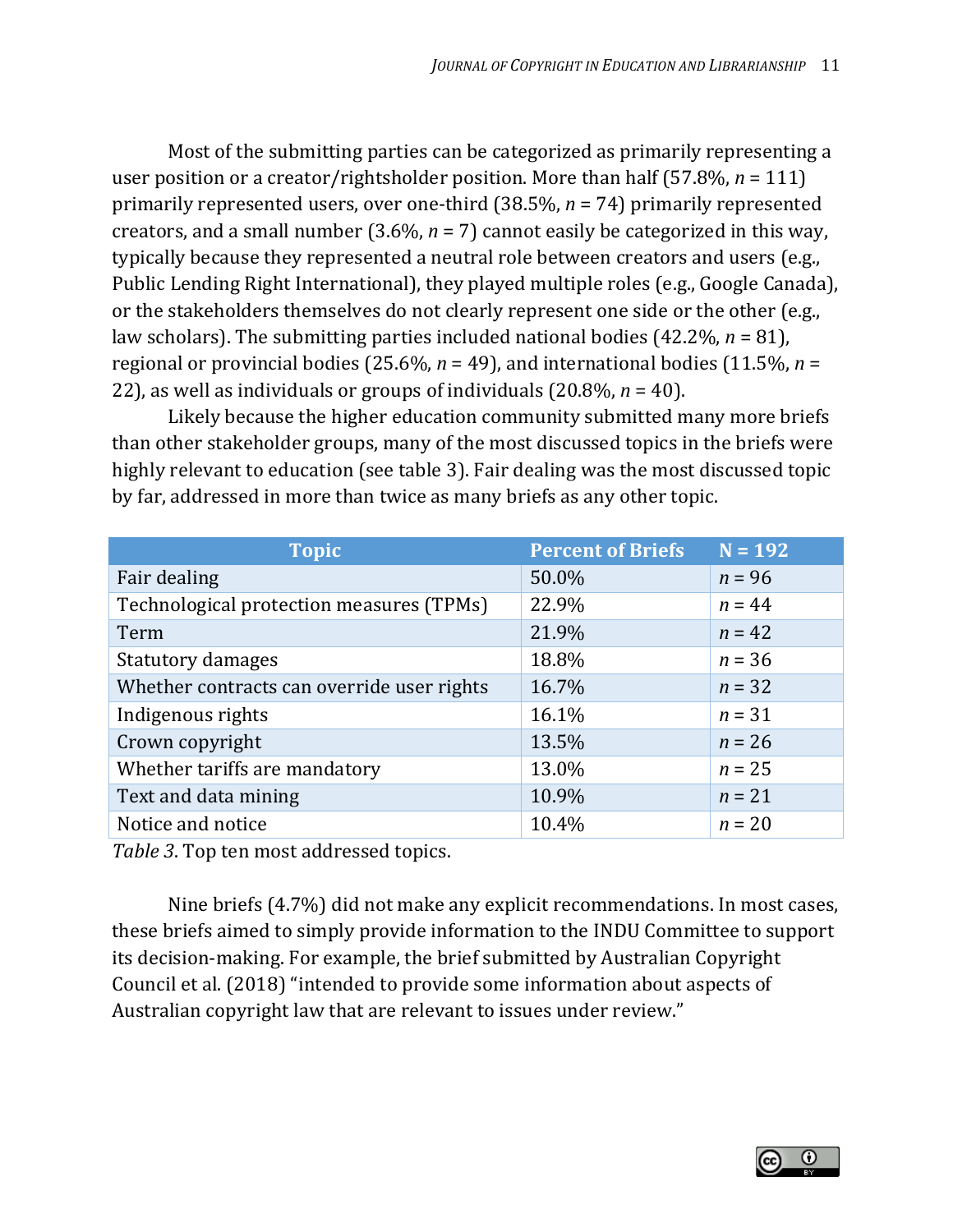## **Fair Dealing**

Half of all briefs submitted (50.0%,  $n = 96$ ) address fair dealing in some way; in the following breakdown the totals add to more than  $n = 96$  because some briefs made multiple recommendations about fair dealing. More than half of the briefs addressing fair dealing (57.3%, *n* = 55) recommend maintaining the current exceptions. All these briefs represented a user position (100.0%, *n* = 55), and threequarters were submitted by the higher education community (figure 2). As explored further in the discussion section, many of these recommendations focus specifically on maintaining education as a permitted purpose of fair dealing; for example, the Dalhousie Faculty Association stated that "fair dealing for educational purposes is essential to ensuring that appropriate content is accessible by researchers and students. The key criteria for selection in a course or a scholarly study has to be usefulness and relevance, not cost, in order to ensure the highest quality instruction and research as well as academic freedom" (Dalhousie Faculty Association, 2018, p. 2; see also, e.g., Canadian Alliance of Student Associations, 2018; Council of Ministers of Education, Canada, 2018; University of Manitoba, 2018).



*Figure 2.* Briefs recommending maintaining the current fair dealing exceptions, by stakeholder community.

Over one-quarter of briefs addressing fair dealing (28.1%, *n* = 27) recommended limiting fair dealing in some way. The vast majority of these (92.6%, *n* = 25) represented a creator position, and the remaining two briefs (7.4%) represented a user position. The author/publisher community is the main stakeholder group that recommended limitations to fair dealing (figure 3).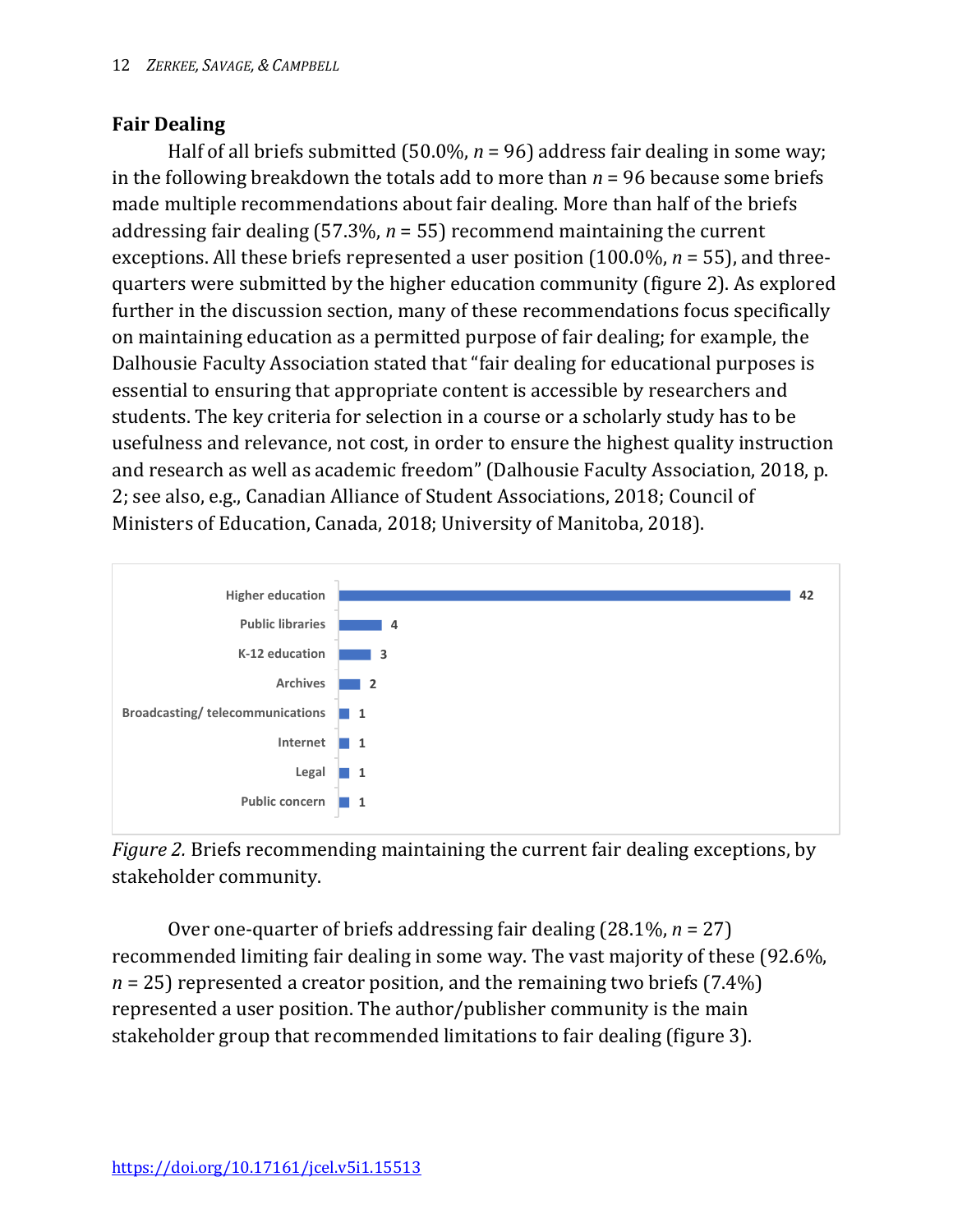



Mirroring the recommendations to maintain education as a fair dealing purpose, the majority of briefs recommending limiting fair dealing (92.6%, *n* = 25), specifically recommended removing, limiting, or clarifying the education purpose. For example, the Canadian Authors Association (2018) recommended "repealing the Educational Purposes Fair Dealing Exception" (section B3), the Partnership for the Future of Canadian Stories (2018) recommended that the government "clarify that fair dealing does not apply to educational institutions when the work is commercially available" (p. 6), and Fernwood Publishing and Roseway Publishing (2018) recommended "redefining fair dealing in the Act, or through regulation, to focus on the intent of copying that would lead to a clearer definition of short excerpt—that is, where copying, however much, is planned as part of a course of study it is not a short excerpt and not fair dealing" (pp. 4–5).

Twenty percent of briefs addressing fair dealing (20.8%, *n* = 20) recommended expanding fair dealing in some way, most commonly (75.0%, *n* = 15) recommending a move from the current exhaustive list of purposes to an illustrative list similar to that in the United States' fair use doctrine. Other suggestions for expanding fair dealing included the following:

- adding the purpose of reconciliation (National Centre for Truth and Reconciliation, 2018; University of Manitoba, 2018);
- adding purposes of pastiche and caricature (Artists and Lawyers for the Advancement of Creativity, 2018);
- incorporating an exception for transformative art (Alberta College of Art and Design, 2018); and
- allowing for informational analysis (Element AI Inc., 2018).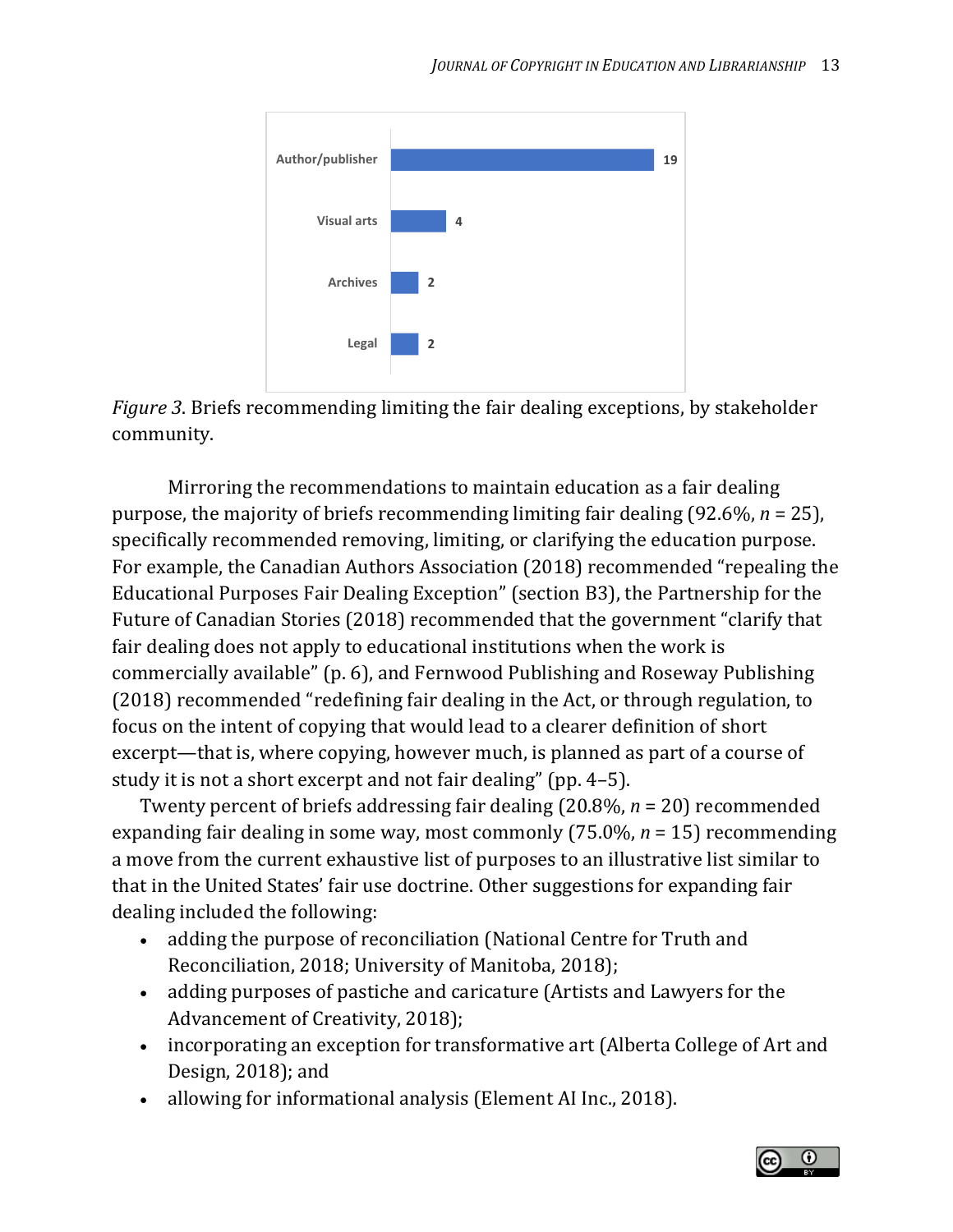Most stakeholders recommending expansions to fair dealing represented users (95.0%, *n* = 19), with one brief representing a creator position (5.0%). Briefs making these recommendations were submitted primarily by the higher education and legal communities (figure 4).





Finally, four briefs (2.1%) made additional recommendations about fair dealing that would not necessarily entail changes to the act itself; these are "weak" recommendations as described in the methods section. Dalhousie Faculty Association recommended "further clarification on the impact of a digital environment on fair dealing in the normal course of academic activities" (Dalhousie Faculty Association, 2018, p. 3). The International Authors Forum recommended that "the Committee reviews the impact on authors and the Canadian educational publishing industry of the unqualified designation of 'education' among the activities included within the fair dealing exceptions of the Copyright Modernization Act 2012" (International Authors Forum, 2018). And briefs from author Monica Graham, and from Fernwood Publishing and Roseway Publishing recommended consultation with stakeholders with the goal of "develop[ing] fair dealing regulations that are mutually beneficial and build on our common interests" (Fernwood Publishing & Roseway Publishing, 2018, p. 5; see also Graham, 2018); see further exploration of this recommendation in the discussion section.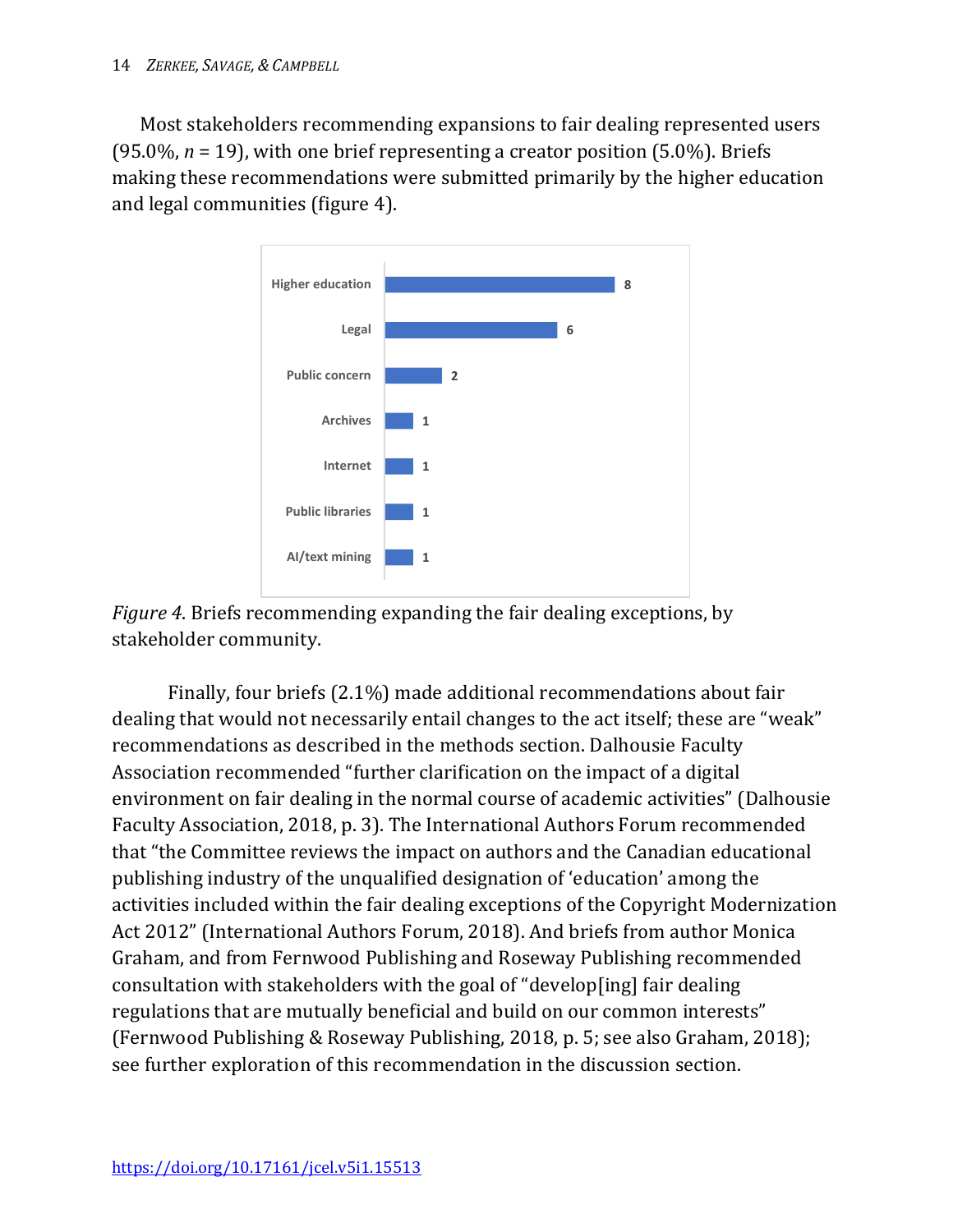#### **Discussion**

The INDU Committee made three recommendations relating to fair dealing. Recommendation 18 most directly addresses the fair dealing exception in the act and recommends making the list of fair dealing purposes illustrative rather than exhaustive.

In making this recommendation, the INDU Committee appears to favor the flexibility of a fair use–style exception consistent with the emphasis on user rights in Supreme Court of Canada cases, including *CCH* and the copyright pentalogy, [4](#page-15-0) rather than siding with concerns that this approach is "fraught with uncertainty" (Sookman, 2018, p. 2). In fact, the INDU Committee has gone beyond what the majority of stakeholders were requesting: as detailed above, only four higher education stakeholder briefs recommended moving to a fair use–style exception (and four made other recommendations that would expand fair dealing in some way), while 42 recommended maintaining the current fair dealing exception.

Why did most higher education stakeholders recommend maintaining the status quo rather than advocating for broader fair dealing exceptions? Numerous copyright experts from higher education have noted that after intense advocacy efforts leading up to and surrounding the CMA and decisions to opt out of Access Copyright agreements, "it was ten years' hard work, so we rested" (McMaster University Library, 2019, P. Jones at 24:10; see also Bell et al., 2019, Part 1, A. Bell at 7:20). And while higher education "rested," author and publisher organizations did not. They ran campaigns to keep their member communities informed and active, such as the #WhyWritersMatter social media campaign (active around 2016 and 2017; see The Writers' Union of Canada, n.d.), Focus on Creators (active from approximately 2017 through 2020; see Access Copyright, 2017), and the ongoing [I](https://ivaluecanadianstories.ca/index.php)  [Value Canadian Stories](https://ivaluecanadianstories.ca/index.php) (active since at least 2017; see I Value Canadian Stories, n.d. a). These campaigns called on the author and publisher communities and their supporters to contact their Members of Parliament, sign petitions and open letters, and share their stories on social media. The publishing community also saw significant coverage of their concerns in the news media (see, e.g., Dundas, 2014; Williams, 2015; Taylor, 2016) and in the political arena "the federal lobbyist registry indicates that Access Copyright has emerged as one of the most active copyright lobby groups in Ottawa" (Geist, 2017, para. 4).

l



<span id="page-15-0"></span><sup>4</sup> The copyright pentalogy was five Supreme Court of Canada cases addressing copyright that were decided on the same day in 2012: *Entertainment Software Association v. Society of Composers*, *Authors and Music Publishers of Canada*; *Rogers Communications Inc. v. Society of Composers, Authors and Music Publishers of Canada*; *Society of Composers, Authors and Music Publishers of Canada v. Bell Canada*; *Alberta (Education) v. Canadian Copyright Licensing Agency (Access Copyright)*; and *Re: Sound v. Motion Picture Theatre Association of Canada*.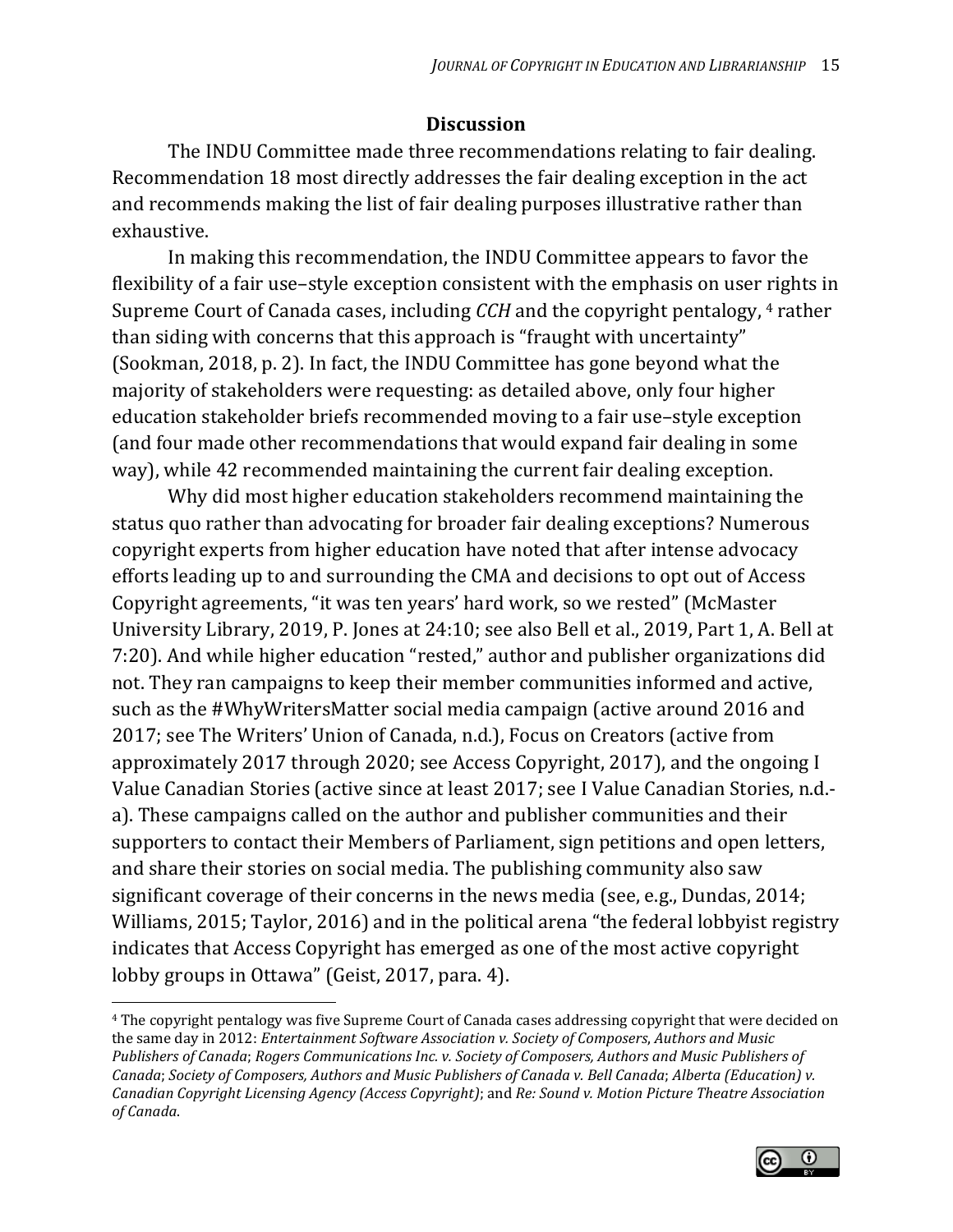Fair dealing has clearly been the primary point of contention between higher education (and education more broadly) and the author, publisher, and rights management communities since the lead-up to the CMA. There is a significant misunderstanding here: higher education has long relied on fair dealing for the purposes of private study and research, based on the 2004 *CCH* ruling; indeed, institutions began opting out of Access Copyright agreements before education was added as a fair dealing purpose in the CMA. Surely Access Copyright has long been aware that these institutions' actions were not dependent on the education purpose (see Geist, 2018)—in fact, the 1994 model license agreement created by Universities Canada and Access Copyright included the preamble, "Whereas the parties do not agree on the scope of the said fair dealing" (Graham & Winter, 2021). However, constant campaigning by Access Copyright and organizations such as the Writers' Union of Canada have proliferated this misunderstanding so that authors and publishers have continued to focus their concerns on the education purpose: nearly all of the briefs (*n* = 25) recommending limiting fair dealing in some way specifically recommended changes to or removal of the education purpose.

However, organizations like the Canadian Association of University Teachers, Universities Canada, and Colleges and Institutes Canada were quiet on the copyright front between 2012 and 2018, only commenting on specific copyright events such as the *York v. Access Copyright* case (see, e.g., Universities Canada, 2017; Canadian Association of University Teachers, 2020) and Access Copyright tariff proceedings (see, e.g., Colleges & Institutes Canada, 2013; CARL, 2017).

Based on the recommendations and rationales provided by higher education stakeholders in the briefs, the higher education community went into this review prepared only to reactively defend the gains that came out of the CMA and not to proactively push for anything more. This stance appears to be in response to the aforementioned campaigns, which painted the education community (including K– 12) extremely negatively as having "had a staggering impact on the livelihoods of creators and publishers" (I Value Canadian Stories, n.d.-b) and being the direct cause of reduced author incomes (Access Copyright, 2015). Personal stories of hardship to authors and creators, and statements about the value of Canadian culture, are difficult to argue against, and without having addressed these campaigns in the intervening years higher education entered the review at a disadvantage.

Stories of hardship to the creative community caused by education appear to have also affected the INDU Committee. While Recommendation 18 vastly opens up fair dealing, Recommendations 16 and 17 more directly address the education community and suggest that a tempering of enthusiasm about Recommendation 18 may be warranted. Recommendation 16 states that the government should consider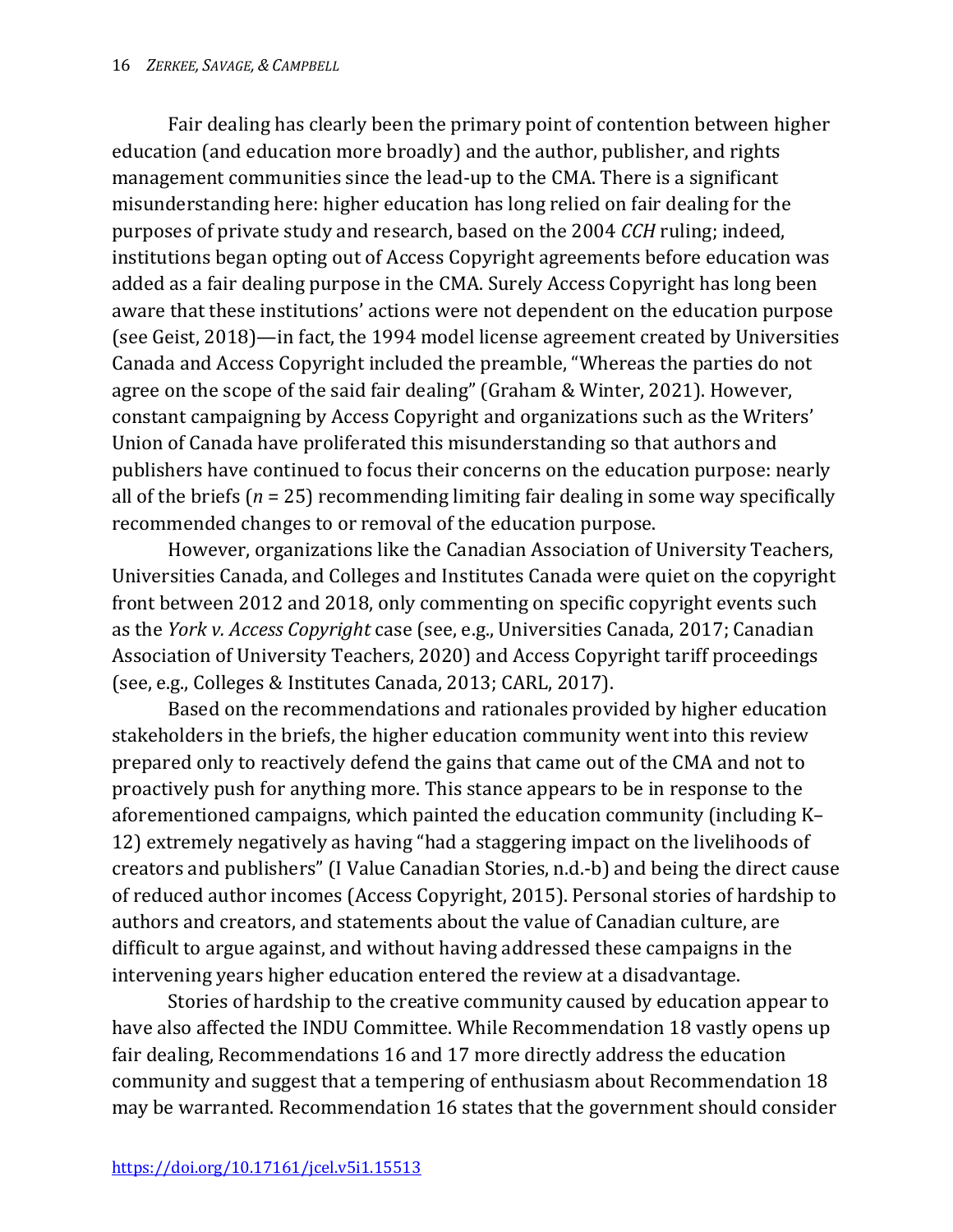facilitating between education and collective licensing agencies, and Recommendation 17 states that educational fair dealing should be further reviewed within three years.

While the INDU Committee supports a broader application of fair dealing generally, it does not appear to be convinced that higher education applies fair dealing fairly. A critical reading of Recommendations 16 and 17 suggests that they may contradict Recommendation 18: while fair dealing should be expanded, it perhaps should not be as freely available to the education community as it is to others.

The INDU Committee acknowledges "evolving licensing models, ongoing court proceedings, and upcoming negotiations" and indicates that it is "wary to intervene in the conflict surrounding educational fair dealing" (INDU Committee, 2019, p. 65), but then makes Recommendation 16, which implies a fairly direct intervention in the relationship between educational institutions and Access Copyright, and Recommendation 17, which would further involve the INDU Committee in this issue. It is notable that the INDU Committee recommends that the education sector work with copyright collectives to build some consensus, rather than directly with authors and publishers; this suggests that collective licensing is seen by the INDU Committee as a likely solution to this "conflict," which is a problematic stance to take before the Supreme Court of Canada has addressed the issue of tariffs in the *York v. Access Copyright* case. Both of these recommendations appear to subscribe to and further support the creator/rightsholder versus user tension seen throughout the review and, indeed, since at least 2012 in Canada. However, as already noted, both CARL and CFLA supported Recommendation 17, seeing the goal of "additional research, consultation, and study to gather evidence on specific aspects of a complex copyright environment" as a positive (CARL, 2019; see also CFLA, 2019).

Only two briefs (1.0%) recommended that the government get involved in some way, such as by "bring[ing] educators and independent Canadian publishers together to develop fair dealing regulations that are a [*sic*] mutually beneficial and build on our common interests" (Fernwood Publishing & Roseway Publishing, 2018, p. 5; see also Graham, 2018, p. 3). What would the facilitation proposed by the INDU Committee look like, and is there precedent for this type of involvement from the federal level in education, a provincial responsibility? These are pertinent questions, especially given the INDU Committee's reference to ongoing court cases. What purpose could such facilitation serve before the Supreme Court of Canada rules on whether tariffs such as Access Copyright's are mandatory, or on the fairness of York's guidelines? And what specifically would be the goals or intended outcomes of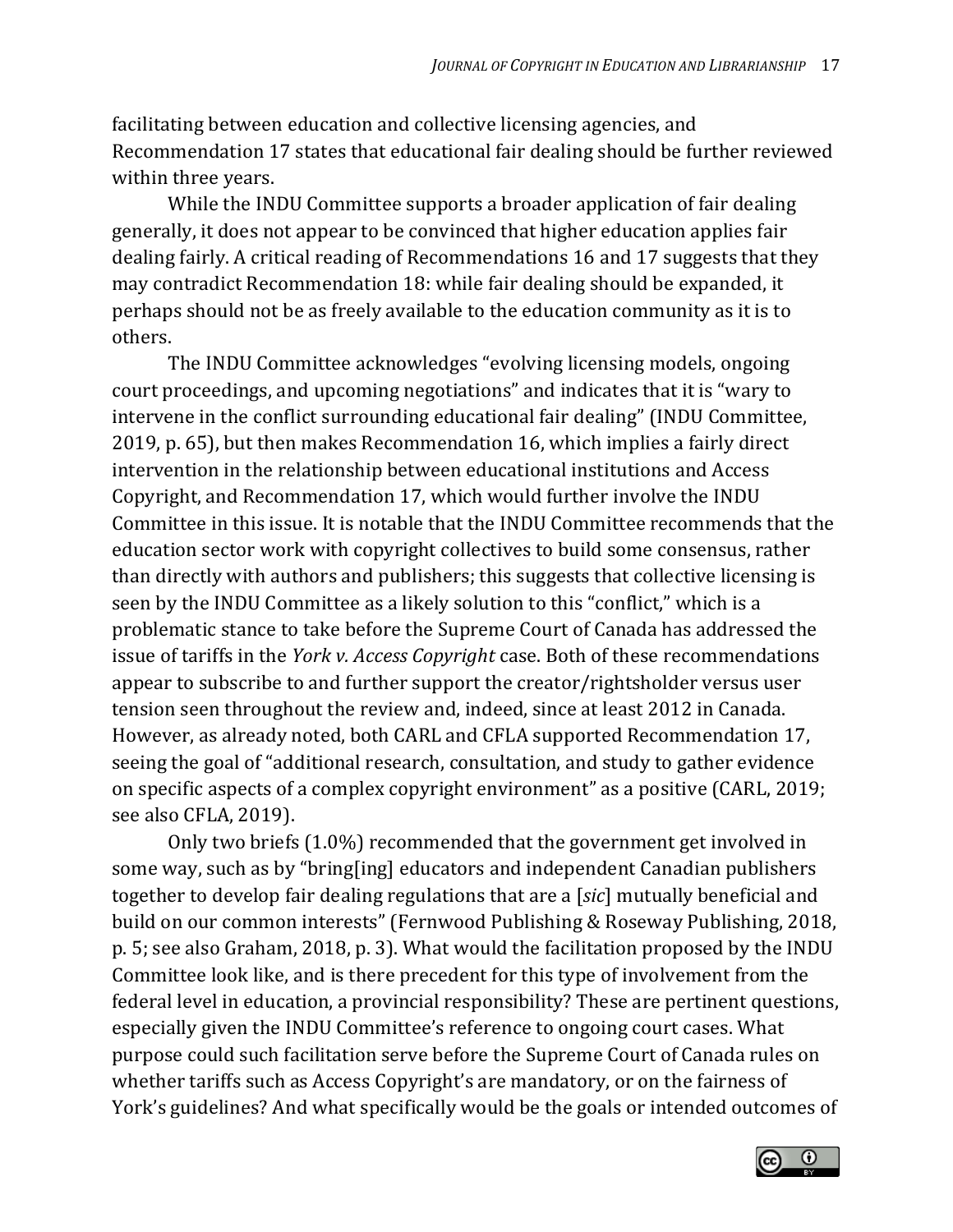further "review of the implementation of educational fair dealing" (INDU Committee, 2019, p. 65)? Would that review potentially lead to new recommendations for changes to the act, for further facilitation between education and rightsholders, or something else? How would it be different from this review, which just concluded, or the next statutory review set to begin in 2022? The CFLA did at least question the INDU Committee's recommended timeline, stating that it "believes it will take more than three years to obtain new and authoritative information" on the impact of educational fair dealing (2019, p. 2).

#### **Conclusion**

Given the breadth and variety of recommendations made in the INDU Report, it is perhaps unsurprising that both creator and user groups were able to claim a measure of victory for their communities. Interestingly, when we look specifically at the recommendations addressing fair dealing, both author/publisher groups and the higher education community interpreted them as supporting their positions. Access Copyright highlighted the report's questioning of the educational community's bright-line approach to fair dealing, asserting that the report acknowledges "there is a legitimate problem with the education community's interpretation of fair dealing" (Access Copyright, 2019), while CARL appears to interpret the INDU Committee's recommendations differently, stating it is "pleased that the Committee refrained from recommending changes to educational fair dealing, preferring to allow for the courts to decide on pertinent cases" (CARL, 2019).

An in-depth review of the INDU Report's fair dealing recommendations and corresponding INDU Committee observations reveals ambivalence on the part of the INDU Committee regarding the application of fair dealing within the education environment. While the INDU Committee shows support for an expansive interpretation of fair dealing, it goes on to issue what we believe is best understood as a warning to educational institutions: "Considering evolving licensing models, ongoing court proceedings, and upcoming negotiations, the INDU Committee is wary to intervene in the conflict surrounding educational fair dealing by recommending amendments to the Act—for now" (INDU Committee, 2019, p. 65). With this statement, the INDU Committee makes clear that it is not against further interventions into educational fair dealing should it deem them necessary.

Since the release of the INDU Report, the government has shown some ongoing interest in copyright reform, first issuing a public call for consultation on the Canada–United States–Mexico Agreement's commitment to extend Canada's general copyright term of protection (Canadian Heritage, 2021) and more recently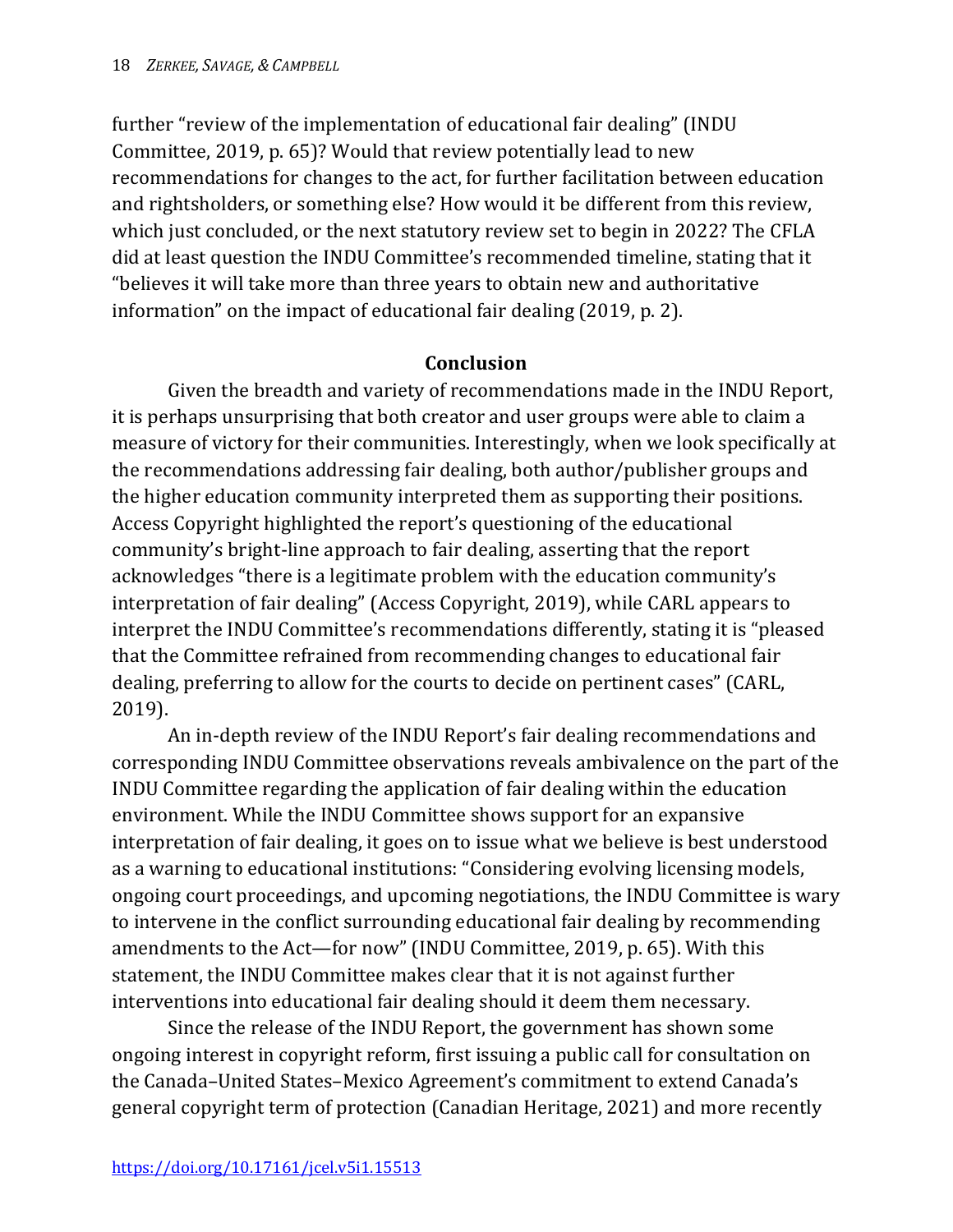announcing a public consultation process on a modern copyright framework for online intermediaries (Innovation, Science and Economic Development Canada, 2021). Notwithstanding the fact that the Copyright Act itself is set to undergo another statutory review beginning in 2022, there appears to be some momentum behind the government's continued interest in copyright reform and the education community should be prepared to respond both to the next review as well as to any future calls to operationalize Recommendations 16 and 17.

In preparation for these future consultations, it is imperative that the education community develop a cohesive advocacy strategy that goes beyond data and justification and engages directly with the public interest aspect of its positions and the user groups that it represents. Ultimately, educational institutions and libraries are as much a part of the Canadian cultural landscape as any other community that contributed to the review, and they do themselves a disservice by falling into a user versus creator debate, which is both a woeful oversimplification and likely to see them misrepresented as freeloading consumers. We suggest educational organizations expand their advocacy efforts beyond government consultation and consider the approaches employed by creator groups, including publishing op-eds in well-known newspapers and developing social media and marketing campaigns that speak to a broader public audience.

We also encourage the higher education community to engage in further advocacy and policy conversations with more confidence. Entering into the 2017 review, many libraries and higher education institutions were on the defensive, urging the INDU Committee to protect the additional user rights enacted in 2012. Despite most submissions from this community failing to argue for an expansion of fair dealing, the INDU Committee signaled its support for such a measure, indicating its receptiveness to expansive user rights and serving as a reminder to our community to operate more offensively in the future.

Finally, we caution against reading the INDU Report too optimistically and believe that educational institutions should continue to prepare for further debate regarding both the legitimacy of their fair dealing guidelines and the perceived harm that institutional copying has on the Canadian creative fields.

### **Addendum**

On July 30, 2021, the Supreme Court of Canada delivered its judgement in *York v. Access Copyright (York University v. Canadian Copyright Licensing Agency [Access Copyright], 2021)*. In a unanimous decision, the court found that tariffs set by the Copyright Board of Canada are not mandatory and that users are not bound by tariffs unless they voluntarily accept their terms. Given the court's decision on the

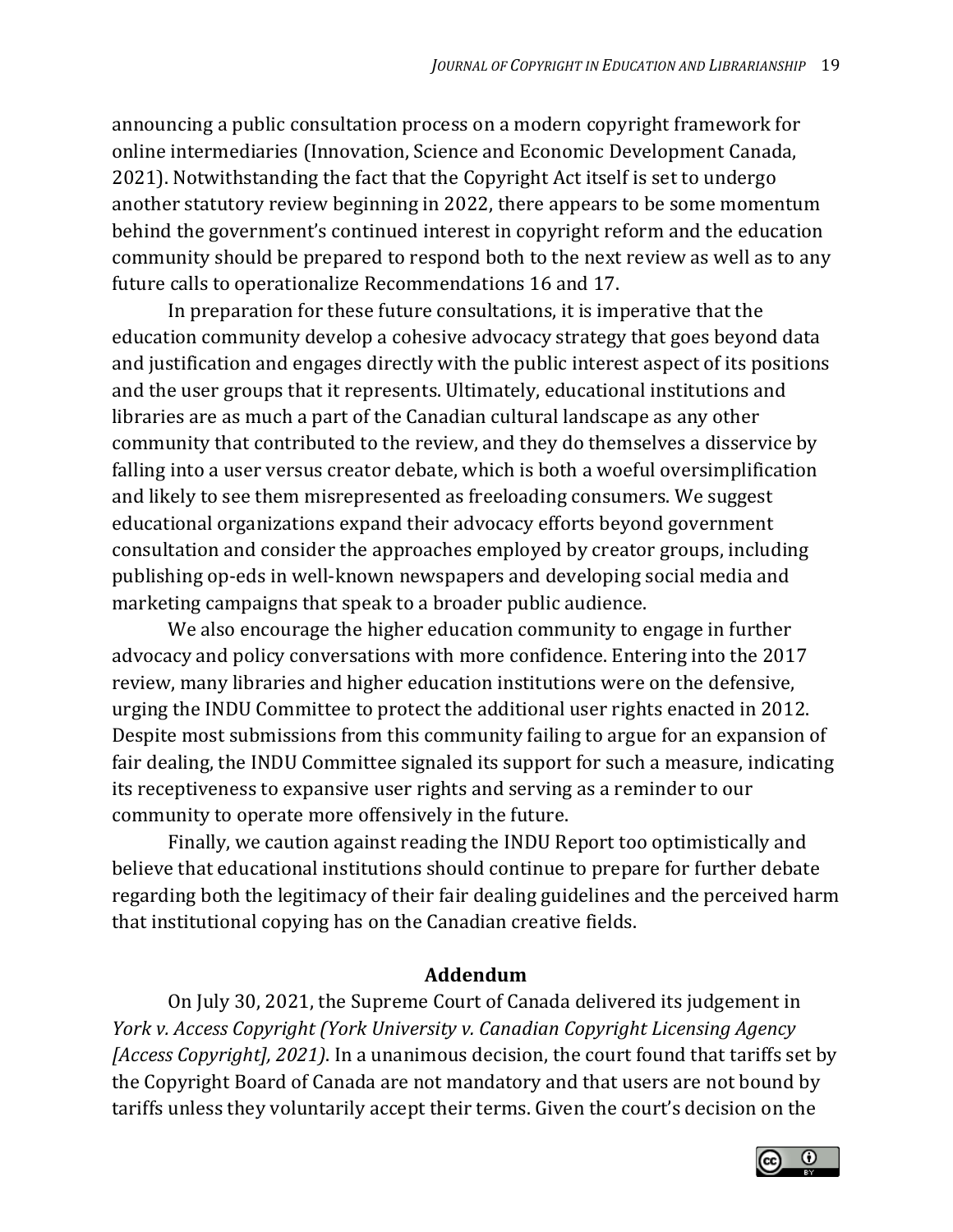enforceability of the tariff, it subsequently found that it would be inappropriate to weigh in on the matter of York's Fair Dealing Guidelines because Access Copyright had no standing to bring an infringement claim forward and as such there was no active dispute between the parties. Despite this, the court refused to endorse the reasoning of the lower courts when it came to their assessment of the fairness of York's guidelines. In particular, the Supreme Court disagreed with the lower courts' decision to approach their fair dealing analyses from an institutional perspective only, leaving out the perspective of individual students.

### **Acknowledgement**

The authors would like to thank the Canadian Association of Research Libraries for funding provided to this project through a Research in Librarianship grant.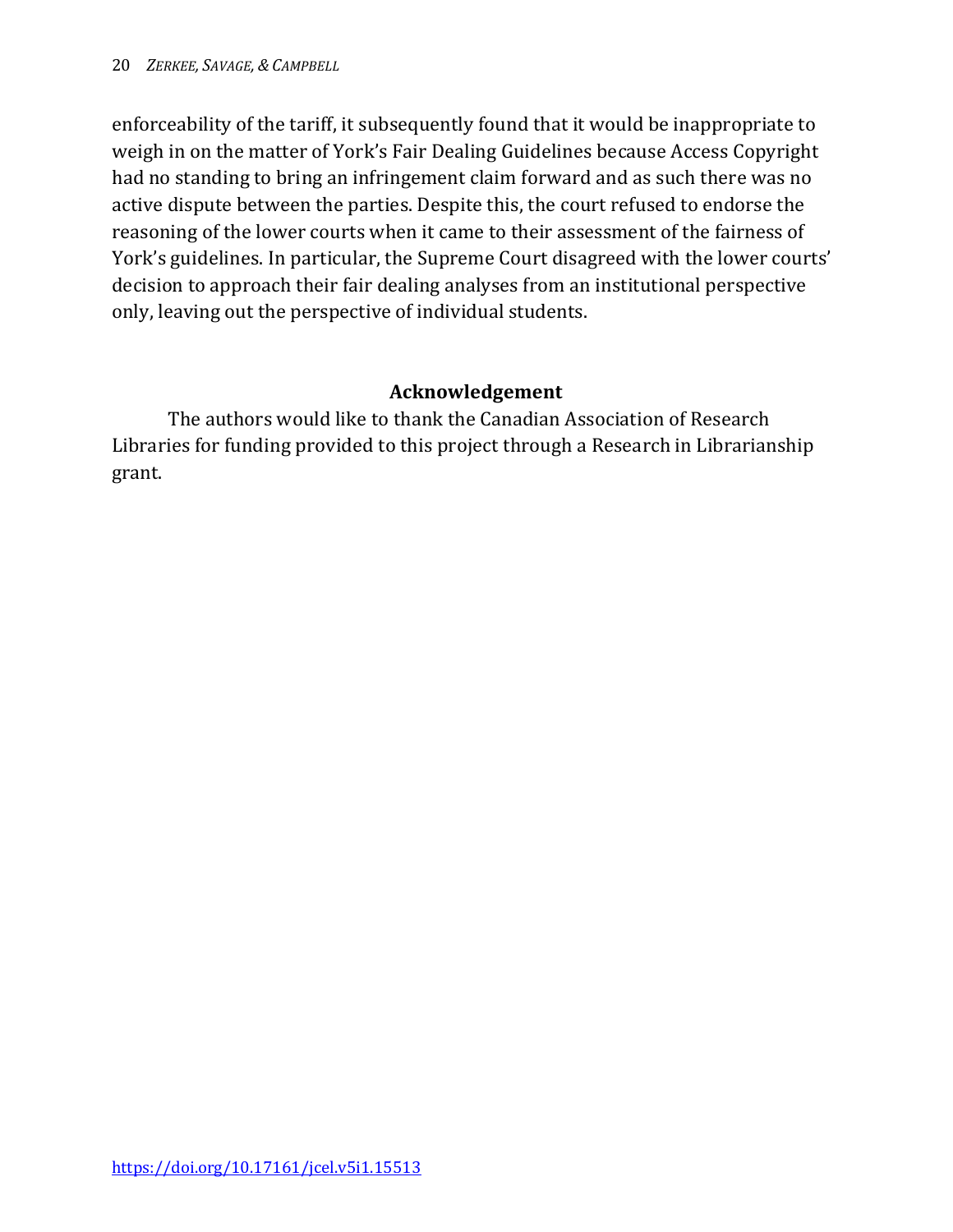#### **References**

- Access Copyright. (2015, December 10). What happened to your Payback or Publisher Repertoire payment? [https://www.accesscopyright.ca/media/news/what-happened-to-your](https://www.accesscopyright.ca/media/news/what-happened-to-your-payback-or-publisher-repertoire-payment/)[payback-or-publisher-repertoire-payment/](https://www.accesscopyright.ca/media/news/what-happened-to-your-payback-or-publisher-repertoire-payment/)
- Access Copyright. (2017, April 6). 2,400+ creators supporting Focus on Creators. [https://www.accesscopyright.ca/media/news/2-400plus-creators](https://www.accesscopyright.ca/media/news/2-400plus-creators-supporting-focus-on-creators/)[supporting-focus-on-creators/](https://www.accesscopyright.ca/media/news/2-400plus-creators-supporting-focus-on-creators/)
- Access Copyright. (2018a, August 23). Access Copyright turns 30! <https://www.accesscopyright.ca/media/news/access-copyright-turns-30/>
- Access Copyright. (2018b, July 20). *Access Copyright's submission to the Standing Committee on Industry, Science and Technology for the Statutory Review of the Copyright Act*. [https://www.ourcommons.ca/Content/Committee/421/INDU/Brief/BR992](https://www.ourcommons.ca/Content/Committee/421/INDU/Brief/BR9921730/br-external/AccessCopyright-e.pdf)

[1730/br-external/AccessCopyright-e.pdf](https://www.ourcommons.ca/Content/Committee/421/INDU/Brief/BR9921730/br-external/AccessCopyright-e.pdf)

- Access Copyright. (2019, June 5). Access Copyright statement regarding Standing Committee on Industry, Science and Technology's Copyright Act Review report. [https://www.accesscopyright.ca/media/announcements/access](https://www.accesscopyright.ca/media/announcements/access-copyright-statement-regarding-standing-committee-on-industry-science-and-technology-s-copyright-act-review-report/)[copyright-statement-regarding-standing-committee-on-industry-science](https://www.accesscopyright.ca/media/announcements/access-copyright-statement-regarding-standing-committee-on-industry-science-and-technology-s-copyright-act-review-report/)[and-technology-s-copyright-act-review-report](https://www.accesscopyright.ca/media/announcements/access-copyright-statement-regarding-standing-committee-on-industry-science-and-technology-s-copyright-act-review-report/)
- Alberta College of Art and Design. (2018). *Submission on the Statutory Review of the Copyright Act to the Standing Committee on Industry, Science and Technology*. [https://www.ourcommons.ca/Content/Committee/421/INDU/Brief/BR102](https://www.ourcommons.ca/Content/Committee/421/INDU/Brief/BR10268869/br-external/AlbertaCollegeOfArtAndDesign-e.pdf) [68869/br-external/AlbertaCollegeOfArtAndDesign-e.pdf](https://www.ourcommons.ca/Content/Committee/421/INDU/Brief/BR10268869/br-external/AlbertaCollegeOfArtAndDesign-e.pdf)
- Alberta (Education) v. Canadian Copyright Licensing Agency (Access Copyright), 2012 SCC 37, [2012] 2 SCR 345. [https://decisions.scc-csc.ca/scc-csc/scc](https://decisions.scc-csc.ca/scc-csc/scc-csc/en/item/9997/index.do)[csc/en/item/9997/index.do](https://decisions.scc-csc.ca/scc-csc/scc-csc/en/item/9997/index.do)
- Artists and Lawyers for the Advancement of Creativity. (2018). *Submission of Artists and Lawyers for the Advancement of Creativity to the Standing Committee on Industry, Science and Technology for the Statutory Review of the Copyright Act*. [https://www.ourcommons.ca/Content/Committee/421/INDU/Brief/BR102](https://www.ourcommons.ca/Content/Committee/421/INDU/Brief/BR10205586/br-external/ArtistsAndLawyersForTheAdvancementOfCreativity-e.pdf) [05586/br-external/ArtistsAndLawyersForTheAdvancementOfCreativity](https://www.ourcommons.ca/Content/Committee/421/INDU/Brief/BR10205586/br-external/ArtistsAndLawyersForTheAdvancementOfCreativity-e.pdf)[e.pdf](https://www.ourcommons.ca/Content/Committee/421/INDU/Brief/BR10205586/br-external/ArtistsAndLawyersForTheAdvancementOfCreativity-e.pdf)
- Association of Canadian Publishers. (2018). *Statutory Review of the Copyright Act: Submission to the Standing Committee on Industry, Science and Technology*. [https://www.ourcommons.ca/Content/Committee/421/INDU/Brief/BR100](https://www.ourcommons.ca/Content/Committee/421/INDU/Brief/BR10006787/br-external/AssociationOfCanadianPublishers-e.pdf) [06787/br-external/AssociationOfCanadianPublishers-e.pdf](https://www.ourcommons.ca/Content/Committee/421/INDU/Brief/BR10006787/br-external/AssociationOfCanadianPublishers-e.pdf)

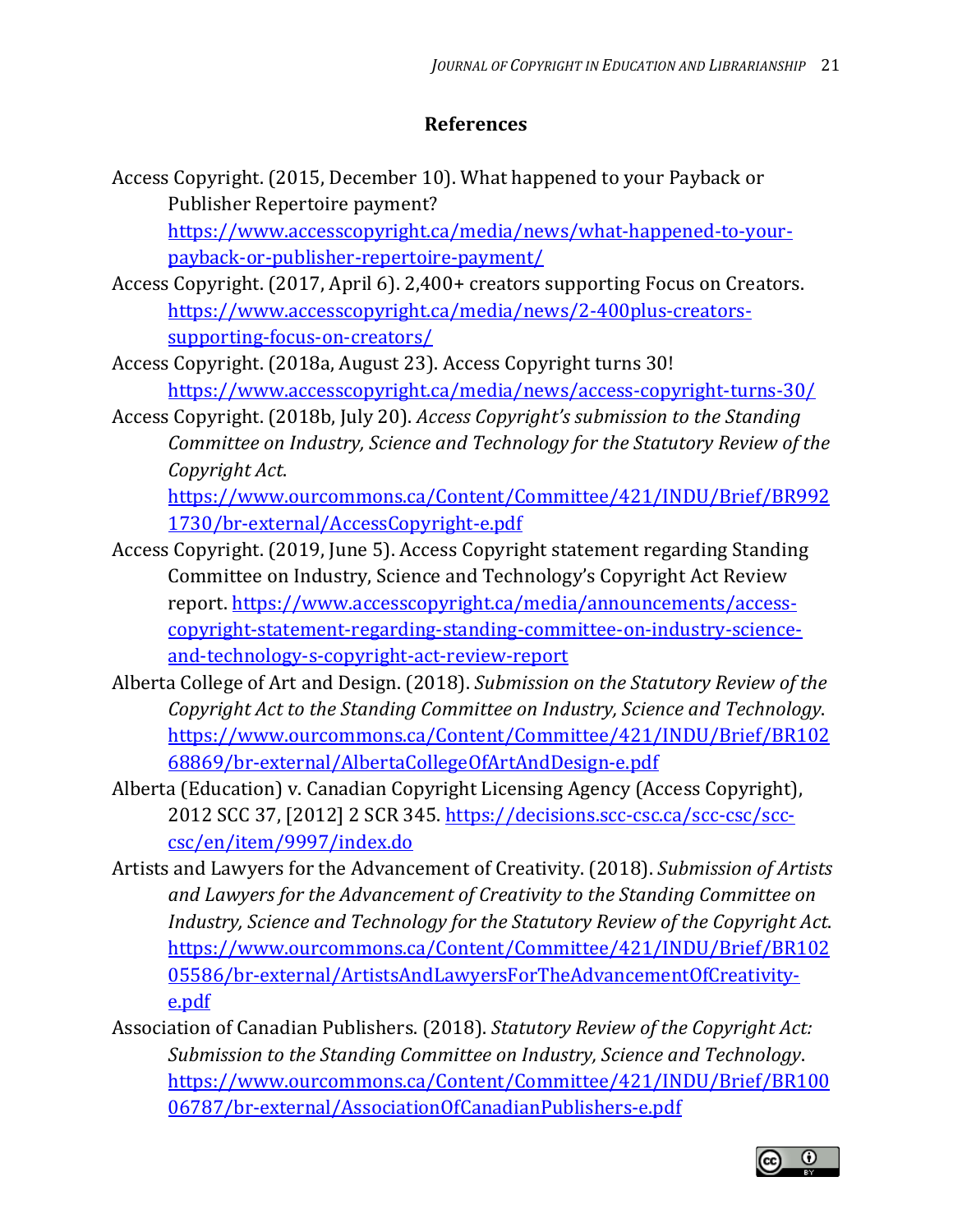- Australian Copyright Council, Australian Publishers Association, Australian Society of Authors, & Copyright Agency. (2018). *Australian copyright law overview*. [https://www.ourcommons.ca/Content/Committee/421/INDU/Brief/BR996](https://www.ourcommons.ca/Content/Committee/421/INDU/Brief/BR9963977/br-external/AustralianCopyrightCouncil-e.pdf) [3977/br-external/AustralianCopyrightCouncil-e.pdf](https://www.ourcommons.ca/Content/Committee/421/INDU/Brief/BR9963977/br-external/AustralianCopyrightCouncil-e.pdf)
- Bell, A., Cooke, D., Musser, P., Stuart, A., Valecourt, L., & Nair, M. (2019, February 26). *Balancing the scales: The role of fair dealing in Canada*. University of British Columbia Open Collections.

[https://open.library.ubc.ca/cIRcle/collections/ubclibraryandarchives/67246](https://open.library.ubc.ca/cIRcle/collections/ubclibraryandarchives/67246/items/1.0377279) [/items/1.0377279](https://open.library.ubc.ca/cIRcle/collections/ubclibraryandarchives/67246/items/1.0377279)

Canadian Alliance of Student Associations. (2018). *Statutory Review of the Copyright Act*.

[https://www.ourcommons.ca/Content/Committee/421/INDU/Brief/BR100](https://www.ourcommons.ca/Content/Committee/421/INDU/Brief/BR10002777/br-external/CanadianAllianceOfStudentAssociation-e.pdf) [02777/br-external/CanadianAllianceOfStudentAssociation-e.pdf](https://www.ourcommons.ca/Content/Committee/421/INDU/Brief/BR10002777/br-external/CanadianAllianceOfStudentAssociation-e.pdf)

- Canadian Association of Research Libraries. (2017, July 26). CARL has filed objection re: Access Copyright proposed tariff, 2018–2020. [https://www.carl](https://www.carl-abrc.ca/news/objection-to-ac-proposed-tariff-2018-2020/)[abrc.ca/news/objection-to-ac-proposed-tariff-2018-2020/](https://www.carl-abrc.ca/news/objection-to-ac-proposed-tariff-2018-2020/)
- Canadian Association of Research Libraries. (2019). CARL statement on the INDU Report on the Copyright Act. [https://www.carl-abrc.ca/wp](https://www.carl-abrc.ca/wp-content/uploads/2019/06/Copyright_Review_Statement_en.pdf)content/uploads/2019/06/Copyright Review Statement en.pdf
- Canadian Association of University Teachers. (2020, April 24). Federal Court of Appeal decision is mixed news for educators and students. [https://www.caut.ca/latest/2020/04/federal-court-appeal-decision-mixed](https://www.caut.ca/latest/2020/04/federal-court-appeal-decision-mixed-news-educators-and-students)[news-educators-and-students](https://www.caut.ca/latest/2020/04/federal-court-appeal-decision-mixed-news-educators-and-students)
- Canadian Authors Association. (2018). *Submission to the Standing Committee on Industry, Science and Technology on the 2017–2018 Statutory Review of the Copyright Modernization Act*.

[https://www.ourcommons.ca/Content/Committee/421/INDU/Brief/BR102](https://www.ourcommons.ca/Content/Committee/421/INDU/Brief/BR10271253/br-external/CanadianAuthorsAssociation01-e.pdf) [71253/br-external/CanadianAuthorsAssociation01-e.pdf](https://www.ourcommons.ca/Content/Committee/421/INDU/Brief/BR10271253/br-external/CanadianAuthorsAssociation01-e.pdf)

- Canadian Copyright Licensing Agency (Access Copyright) v. York University, 2017 FC 669 (Federal Court July 12, 2017). [https://decisions.fct-cf.gc.ca/fc](https://decisions.fct-cf.gc.ca/fc-cf/decisions/en/item/232727/index.do)[cf/decisions/en/item/232727/index.do](https://decisions.fct-cf.gc.ca/fc-cf/decisions/en/item/232727/index.do)
- Canadian Federation of Library Associations. (2019). *Canadian libraries commend the Parliamentary review of the Copyright Act*. [https://cfla-fcab.ca/wp](https://cfla-fcab.ca/wp-content/uploads/2019/06/190614_CFLA-FCAB_Statement_INDU_Report_Copyright_Act.pdf)[content/uploads/2019/06/190614\\_CFLA-](https://cfla-fcab.ca/wp-content/uploads/2019/06/190614_CFLA-FCAB_Statement_INDU_Report_Copyright_Act.pdf)FCAB Statement INDU Report Copyright Act.pdf
- Canadian Heritage. (2021, February 11). *Government of Canada launches consultation on how to implement its CUSMA commitment to extend Canada's general copyright term of protection*. [https://www.canada.ca/en/canadian-](https://www.canada.ca/en/canadian-heritage/news/2021/02/government-of-canada-launches-consultation-on-how-to-implement-its-cusma-commitment-to-extend-canadas-general-copyright-term-of-protection.html)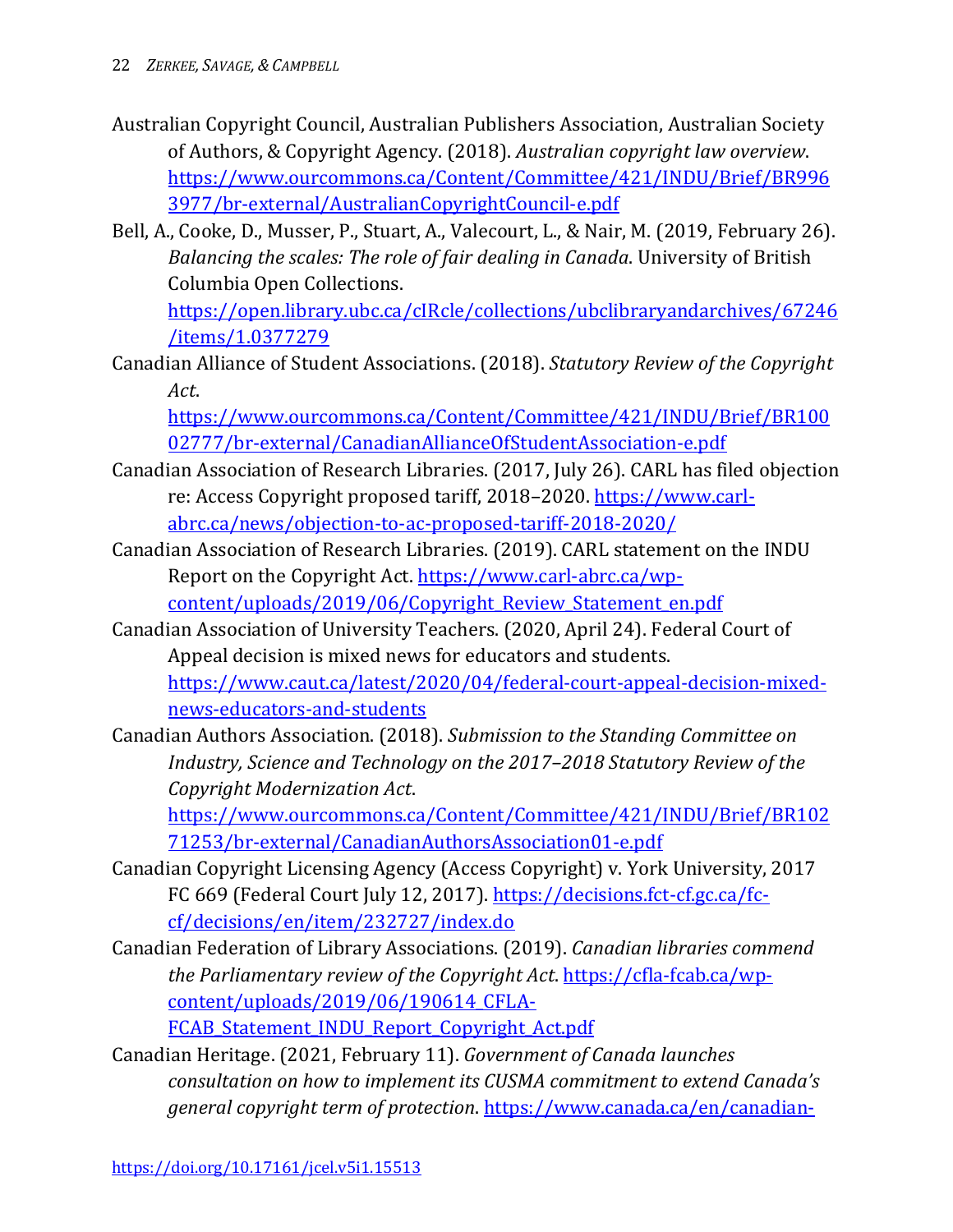[heritage/news/2021/02/government-of-canada-launches-consultation-on](https://www.canada.ca/en/canadian-heritage/news/2021/02/government-of-canada-launches-consultation-on-how-to-implement-its-cusma-commitment-to-extend-canadas-general-copyright-term-of-protection.html)[how-to-implement-its-cusma-commitment-to-extend-canadas-general](https://www.canada.ca/en/canadian-heritage/news/2021/02/government-of-canada-launches-consultation-on-how-to-implement-its-cusma-commitment-to-extend-canadas-general-copyright-term-of-protection.html)[copyright-term-of-protection.html](https://www.canada.ca/en/canadian-heritage/news/2021/02/government-of-canada-launches-consultation-on-how-to-implement-its-cusma-commitment-to-extend-canadas-general-copyright-term-of-protection.html)

- CCH Canadian Ltd. v. Law Society of Upper Canada, 2004 SCC 13, [2004] 1 SCR 339. <https://scc-csc.lexum.com/scc-csc/scc-csc/en/item/2125/index.do>
- Colleges & Institutes Canada. (2013, October 25). ACCC withdraws from postsecondary education tariffs case at Copyright Board of Canada. [https://www.collegesinstitutes.ca/news-centre/news-release/nr-oct25-](https://www.collegesinstitutes.ca/news-centre/news-release/nr-oct25-2013copyright/) [2013copyright/](https://www.collegesinstitutes.ca/news-centre/news-release/nr-oct25-2013copyright/)
- Copyright Act, RSC, 1985, c C-42 (1985). [https://laws-lois.justice.gc.ca/eng/acts/C-](https://laws-lois.justice.gc.ca/eng/acts/C-42/Index.html)[42/Index.html](https://laws-lois.justice.gc.ca/eng/acts/C-42/Index.html)
- Copyright Modernization Act, SC 2012, c. 20 (2012). [https://laws](https://laws-lois.justice.gc.ca/eng/annualstatutes/2012_20/index.html)[lois.justice.gc.ca/eng/annualstatutes/2012\\_20/index.html](https://laws-lois.justice.gc.ca/eng/annualstatutes/2012_20/index.html)
- Council of Ministers of Education, Canada. (2018). *Copyright Consortium submission to the Standing Committee of Industry regarding the Parliamentary review of the Copyright Act*. [https://www.ourcommons.ca/Content/Committee/421/INDU/Brief/BR100](https://www.ourcommons.ca/Content/Committee/421/INDU/Brief/BR10008279/br-external/CouncilOfMinistersOfEducation-e.pdf)

[08279/br-external/CouncilOfMinistersOfEducation-e.pdf](https://www.ourcommons.ca/Content/Committee/421/INDU/Brief/BR10008279/br-external/CouncilOfMinistersOfEducation-e.pdf)

- Craig, C. (2019, June 19). Oh Canada! True patriot love (for thy Copyright Act review). *Kluwer Copyright Blog*. [http://copyrightblog.kluweriplaw.com/2019/06/19/oh-canada-true-patriot](http://copyrightblog.kluweriplaw.com/2019/06/19/oh-canada-true-patriot-love-for-thy-copyright-act-review/)[love-for-thy-copyright-act-review/](http://copyrightblog.kluweriplaw.com/2019/06/19/oh-canada-true-patriot-love-for-thy-copyright-act-review/)
- D'Agostino, G. (2008). Healing fair dealing? A comparative copyright analysis of Canada's fair dealing to U.K. fair dealing and U.S. fair use. *McGill Law Journal, 53*(2), 309–363. [https://lawjournal.mcgill.ca/wp](https://lawjournal.mcgill.ca/wp-content/uploads/pdf/7046615-dAgostino.pdf)[content/uploads/pdf/7046615-dAgostino.pdf](https://lawjournal.mcgill.ca/wp-content/uploads/pdf/7046615-dAgostino.pdf)
- Dalhousie Faculty Association. (2018). *DFA copyright brief*. [https://www.ourcommons.ca/Content/Committee/421/INDU/Brief/BR997](https://www.ourcommons.ca/Content/Committee/421/INDU/Brief/BR9973654/br-external/DalhousieFacultyAssociation-e.pdf) [3654/br-external/DalhousieFacultyAssociation-e.pdf](https://www.ourcommons.ca/Content/Committee/421/INDU/Brief/BR9973654/br-external/DalhousieFacultyAssociation-e.pdf)
- Dundas, D. (2014, November 8). Can you afford to be a writer? *Toronto Star*. [https://www.thestar.com/entertainment/books/2014/11/08/can\\_you\\_affor](https://www.thestar.com/entertainment/books/2014/11/08/can_you_afford_to_be_a_writer.html?rf) d to be a writer.html?rf
- Element AI Inc. (2018). *Promoting artificial intelligence in Canada: A proposal for copyright reform*.

[https://www.ourcommons.ca/Content/Committee/421/INDU/Brief/BR100](https://www.ourcommons.ca/Content/Committee/421/INDU/Brief/BR10078507/br-external/ElementAI-e.pdf) [78507/br-external/ElementAI-e.pdf](https://www.ourcommons.ca/Content/Committee/421/INDU/Brief/BR10078507/br-external/ElementAI-e.pdf)

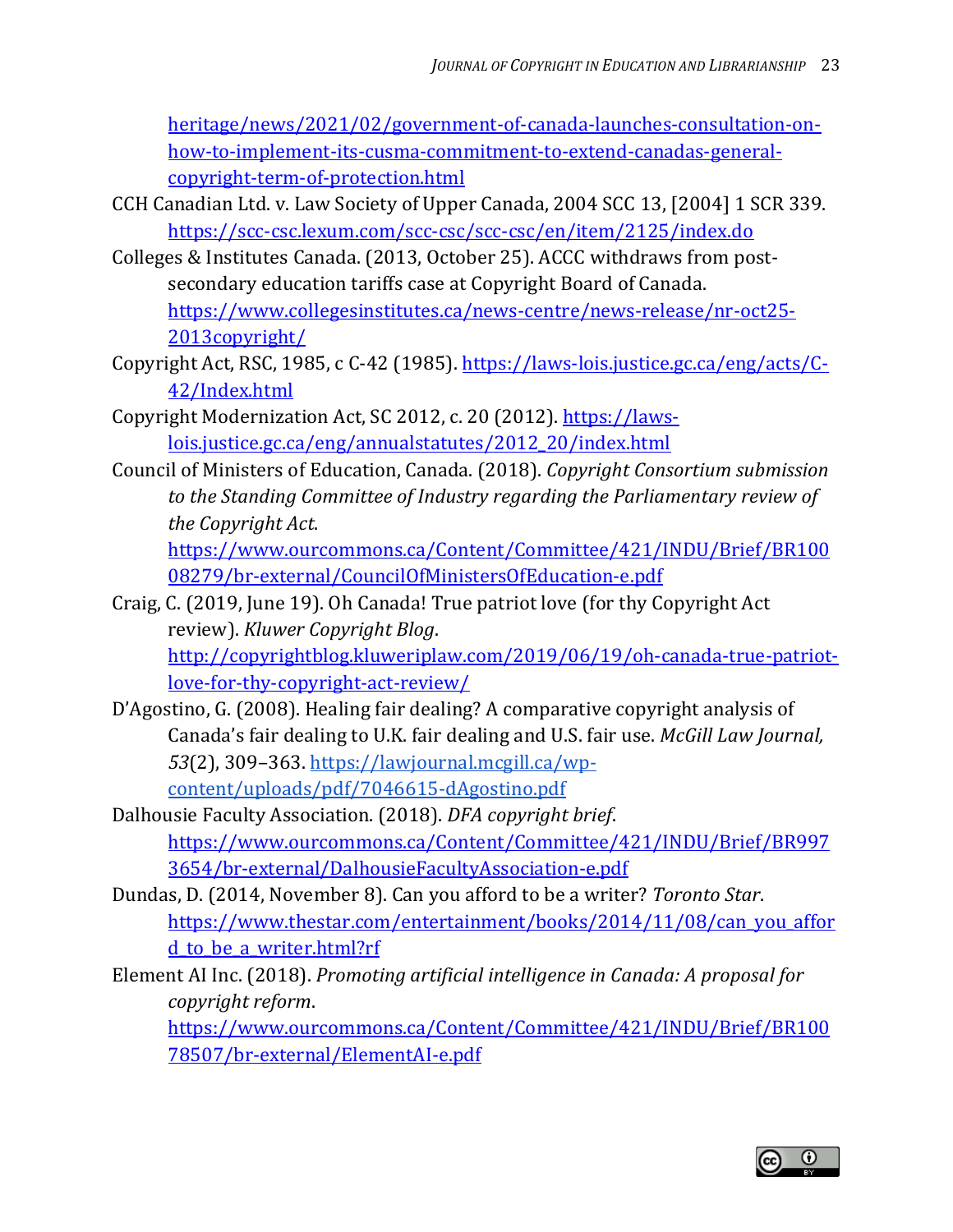- Entertainment Software Association v. Society of Composers, Authors and Music Publishers of Canada, 2012 SCC 34, [2014] 2 SCR 231. [https://decisions.scc](https://decisions.scc-csc.ca/scc-csc/scc-csc/en/item/9994/index.do)[csc.ca/scc-csc/scc-csc/en/item/9994/index.do](https://decisions.scc-csc.ca/scc-csc/scc-csc/en/item/9994/index.do)
- Fernwood Publishing & Roseway Publishing. (2018). *Brief to the Standing Committee on Industry, Science and Technology for the committee's 2018 statutory review of the Copyright Act*. [https://www.ourcommons.ca/Content/Committee/421/INDU/Brief/BR100](https://www.ourcommons.ca/Content/Committee/421/INDU/Brief/BR10006794/br-external/FernwoodPublishing-e.pdf) [06794/br-external/FernwoodPublishing-e.pdf](https://www.ourcommons.ca/Content/Committee/421/INDU/Brief/BR10006794/br-external/FernwoodPublishing-e.pdf)
- Geist, M. (2017, April 25). Australian copyright scandal points to the need for greater oversight of copyright collectives. *Michael Geist*. [https://www.michaelgeist.ca/2017/04/australian-copyright-scandal-points](https://www.michaelgeist.ca/2017/04/australian-copyright-scandal-points-need-greater-oversight-copyright-collectives/)[need-greater-oversight-copyright-collectives/](https://www.michaelgeist.ca/2017/04/australian-copyright-scandal-points-need-greater-oversight-copyright-collectives/)
- Geist, M. (2018, November 19). Misleading on fair dealing, part 1: Access Copyright's inconsistent claims on the legal effect of the 2012 fair dealing reforms. *Michael Geist*. [https://www.michaelgeist.ca/2018/11/misleading-on-fair](https://www.michaelgeist.ca/2018/11/misleading-on-fair-dealing-part-1/)[dealing-part-1/](https://www.michaelgeist.ca/2018/11/misleading-on-fair-dealing-part-1/)
- Geist, M. (2019, June 3). The Canadian government has released the surprisingly sensible results of its extensive, year-long review of copyright law. *Boing Boing*.<https://boingboing.net/2019/06/03/peace-order-good-govt.html>
- Glaser, B.G., & Strauss, A.L. (2017). *The discovery of grounded theory: Strategies for qualitative research*. Routledge.
- Graham, M. (2018). *[Brief submitted to the Standing Committee on Industry, Science and Technology]*. [https://www.ourcommons.ca/Content/Committee/421/INDU/Brief/BR989](https://www.ourcommons.ca/Content/Committee/421/INDU/Brief/BR9894068/br-external/GrahamMonica-e.pdf) [4068/br-external/GrahamMonica-e.pdf](https://www.ourcommons.ca/Content/Committee/421/INDU/Brief/BR9894068/br-external/GrahamMonica-e.pdf)
- Graham, R., & Winter, C. (2021, May 5). *Copyright practices & approaches at Canadian post-secondaries: A follow-up survey*. ABC 2021 Virtual Copyright Conference.
- Henderson, S., McGreal, R., & Vladimirschi, V. (2018). Access Copyright and fair dealing guidelines in higher educational institutions in Canada: A survey. *Partnership: The Canadian Journal of Library and Information Practice and Research, 13*(2): 1-37.<https://doi.org/10.21083/partnership.v13i2.4147>
- Hudson, E. (2020). *Drafting copyright exceptions: From the law in books to the law in action*. Cambridge University Press.
- I Value Canadian Stories. (n.d.-a). About us. *I Value Canadian Stories*. Retrieved May 5, 2021, from<https://ivaluecanadianstories.ca/about-us.php>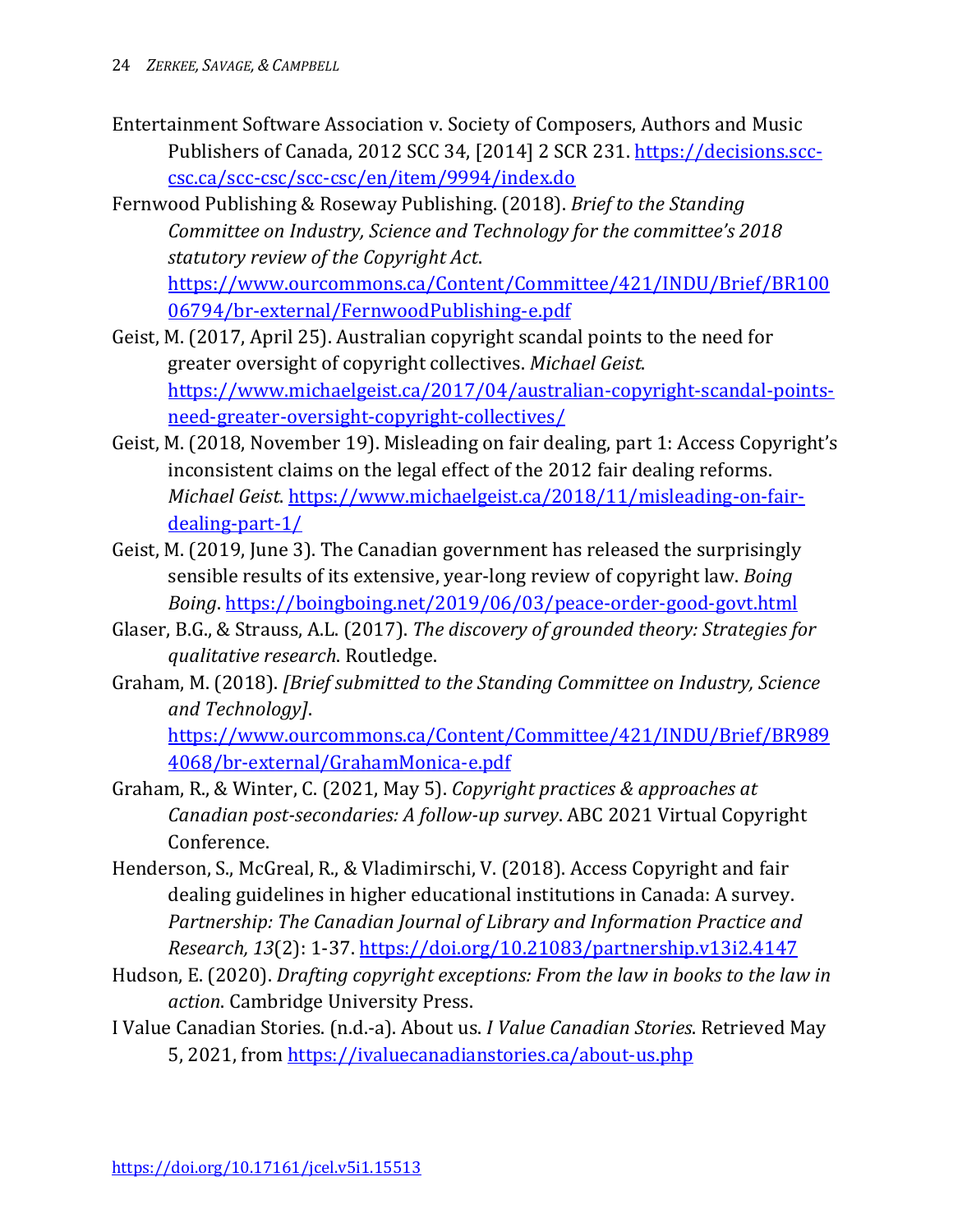- I Value Canadian Stories. (n.d.-b). The copyright story. *I Value Canadian Stories*. Retrieved May 5, 2021, from [https://ivaluecanadianstories.ca/the-copyright](https://ivaluecanadianstories.ca/the-copyright-story.php)[story.php](https://ivaluecanadianstories.ca/the-copyright-story.php)
- Innovation, Science and Economic Development Canada. (2021). *Consultation on a modern copyright framework for online intermediaries*. [https://www.ic.gc.ca/eic/site/693.nsf/vwapj/00191\\_en.pdf/\\$file/00191\\_en.](https://www.ic.gc.ca/eic/site/693.nsf/vwapj/00191_en.pdf/$file/00191_en.pdf) [pdf](https://www.ic.gc.ca/eic/site/693.nsf/vwapj/00191_en.pdf/$file/00191_en.pdf)
- International Authors Forum. (2018). *International Authors Forum brief on the statutory review of the Copyright Act in Canada*. [https://www.ourcommons.ca/Content/Committee/421/INDU/Brief/BR102](https://www.ourcommons.ca/Content/Committee/421/INDU/Brief/BR10271277/br-external/InternationalAuthorsForum-e.pdf) [71277/br-external/InternationalAuthorsForum-e.pdf](https://www.ourcommons.ca/Content/Committee/421/INDU/Brief/BR10271277/br-external/InternationalAuthorsForum-e.pdf)
- International Publishers Association. (2019, July 3). Canada: Mixed copyright review report from Industry Committee. *International Publishers Association*. [https://www.internationalpublishers.org/copyright-news-blog/879-canada](https://www.internationalpublishers.org/copyright-news-blog/879-canada-industry-committee-publishes-mixed-report-for-copyright-review)[industry-committee-publishes-mixed-report-for-copyright-review](https://www.internationalpublishers.org/copyright-news-blog/879-canada-industry-committee-publishes-mixed-report-for-copyright-review)
- Knopf, H. (2011, July 29). Access Copyright opt-out list (revised): 34 and counting about 25% of Canadian universities. *Excess Copyright*. [http://excesscopyright.blogspot.com/2011/07/access-copyright-opt-out](http://excesscopyright.blogspot.com/2011/07/access-copyright-opt-out-list-30-and.html)[list-30-and.html](http://excesscopyright.blogspot.com/2011/07/access-copyright-opt-out-list-30-and.html)
- Kohn, A., & Lapierre, D. (2017). Two solitudes? Quebec copyright's context. *ABC Copyright Conference*.<http://hdl.handle.net/1974/15952>
- McMaster University Library. (2019, February 28). *Keep copyright fair*. <https://youtu.be/F6yu8OrK1xo>
- National Centre for Truth and Reconciliation. (2018). *Submission to the Standing Committee on Industry, Science and Technology for the statutory review of the Copyright Act*.

[https://www.ourcommons.ca/Content/Committee/421/INDU/Brief/BR102](https://www.ourcommons.ca/Content/Committee/421/INDU/Brief/BR10268632/br-external/NationalCentreForTruthAndReconciliation-e.pdf) [68632/br-external/NationalCentreForTruthAndReconciliation-e.pdf](https://www.ourcommons.ca/Content/Committee/421/INDU/Brief/BR10268632/br-external/NationalCentreForTruthAndReconciliation-e.pdf)

- North Island College. (2012). *Fair Dealing Policy*. [https://www.nic.bc.ca/pdf/policy-](https://www.nic.bc.ca/pdf/policy-1-17-fair-dealing.pdf)[1-17-fair-dealing.pdf](https://www.nic.bc.ca/pdf/policy-1-17-fair-dealing.pdf)
- Partnership for the Future of Canadian Stories. (2018). *An evidence-based analysis of the education sector's copying policies and practices*. [https://www.ourcommons.ca/Content/Committee/421/INDU/Brief/BR105](https://www.ourcommons.ca/Content/Committee/421/INDU/Brief/BR10596997/br-external/AccessCopyright02-e.pdf) [96997/br-external/AccessCopyright02-e.pdf](https://www.ourcommons.ca/Content/Committee/421/INDU/Brief/BR10596997/br-external/AccessCopyright02-e.pdf)
- Re: Sound v. Motion Picture Theatre Association of Canada, 2012 SCC 38, [2012] 2 SCR 376. [https://decisions.scc-csc.ca/scc-csc/scc](https://decisions.scc-csc.ca/scc-csc/scc-csc/en/item/9999/index.do)[csc/en/item/9999/index.do](https://decisions.scc-csc.ca/scc-csc/scc-csc/en/item/9999/index.do)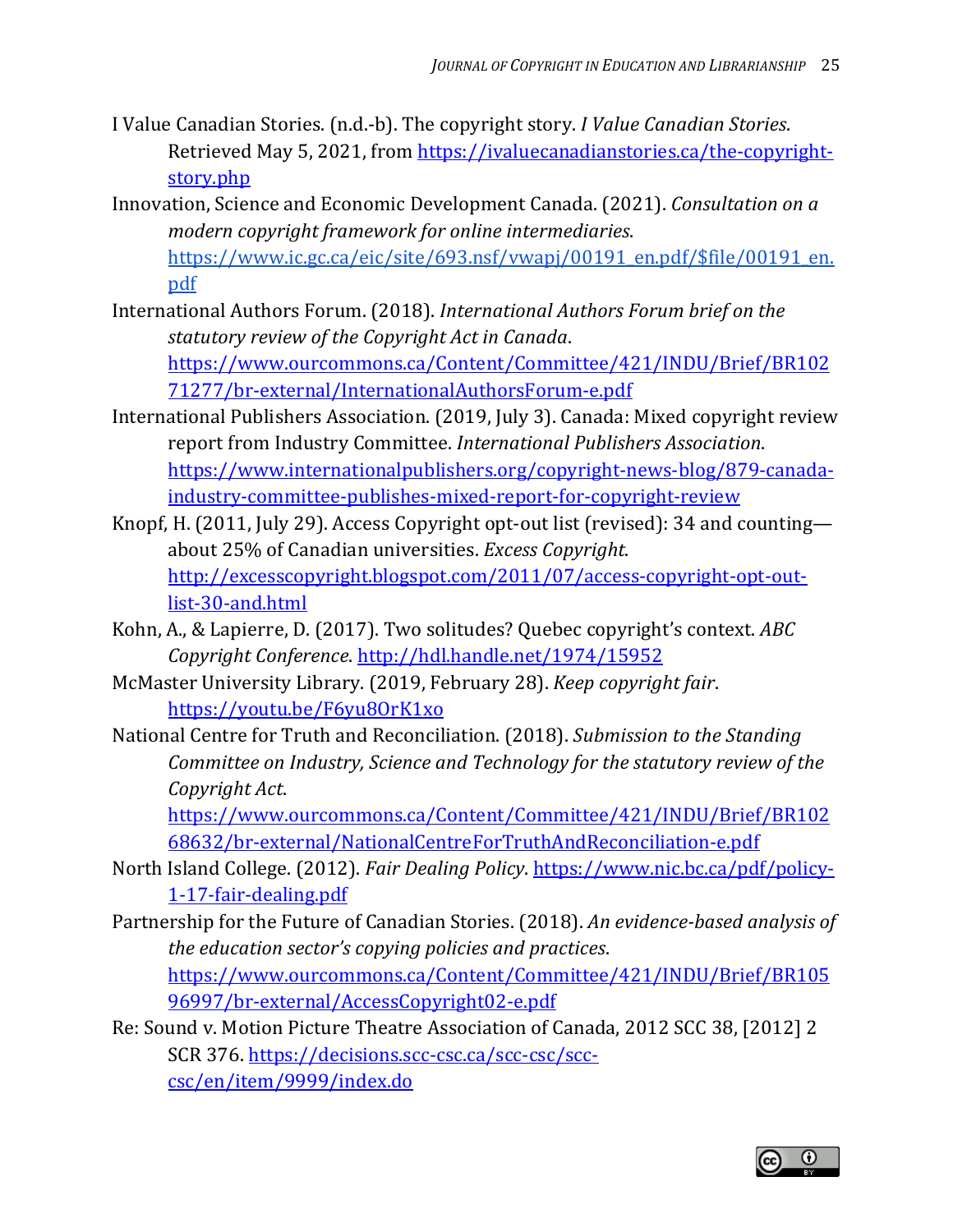- Rogers Communications Inc. v. Society of Composers, Authors and Music Publishers of Canada, 2012 SCC 35, [2012] 2 SCR 283. [https://decisions.scc-csc.ca/scc](https://decisions.scc-csc.ca/scc-csc/scc-csc/en/item/9995/index.do)[csc/scc-csc/en/item/9995/index.do](https://decisions.scc-csc.ca/scc-csc/scc-csc/en/item/9995/index.do)
- Ruimy, D. (2018, March 21). *Letter from Dan Ruimy, MP, Chair of the Standing Committee on Industry, Science and Technology, to Julie Dabrusin, MP, Chair of the Standing Committee on Canadian Heritage*. [https://www.ourcommons.ca/content/Committee/421/INDU/WebDoc/WD](https://www.ourcommons.ca/content/Committee/421/INDU/WebDoc/WD9758801/421_INDU_relwebdoc_PDF/INDU_DabrusinJulieCHPC-e.pdf)

[9758801/421\\_INDU\\_relwebdoc\\_PDF/INDU\\_DabrusinJulieCHPC-e.pdf](https://www.ourcommons.ca/content/Committee/421/INDU/WebDoc/WD9758801/421_INDU_relwebdoc_PDF/INDU_DabrusinJulieCHPC-e.pdf)

- Society of Composers, Authors and Music Publishers of Canada v. Bell Canada, 2012 SCC 36, [2012] 2 SCR 326. [https://decisions.scc-csc.ca/scc-csc/scc](https://decisions.scc-csc.ca/scc-csc/scc-csc/en/item/9996/index.do)[csc/en/item/9996/index.do](https://decisions.scc-csc.ca/scc-csc/scc-csc/en/item/9996/index.do)
- Sookman, B. (2018). *Norms for copyright reform: My submission to the INDU Committee*.

[https://www.ourcommons.ca/Content/Committee/421/INDU/Brief/BR102](https://www.ourcommons.ca/Content/Committee/421/INDU/Brief/BR10268896/br-external/SookmanBarry-e.pdf) [68896/br-external/SookmanBarry-e.pdf](https://www.ourcommons.ca/Content/Committee/421/INDU/Brief/BR10268896/br-external/SookmanBarry-e.pdf)

Standing Committee on Canadian Heritage. (2019). *Shifting paradigms: Report of the Standing Committee on Canadian Heritage* (No. 19).

<https://www.ourcommons.ca/DocumentViewer/en/42-1/CHPC/report-19/>

Standing Committee on Industry, Science and Technology. (2018, March 29). *The Standing Committee on Industry, Science and Technology is launching its statutory review of the Copyright Act*.

[https://www.ourcommons.ca/DocumentViewer/en/42-1/INDU/news](https://www.ourcommons.ca/DocumentViewer/en/42-1/INDU/news-release/9752040)[release/9752040](https://www.ourcommons.ca/DocumentViewer/en/42-1/INDU/news-release/9752040)

- Standing Committee on Industry, Science and Technology. (2019). *Statutory review of the Copyright Act: Report of the Standing Committee on Industry, Science and Technology* (No. 16). [https://www.ourcommons.ca/DocumentViewer/en/42-](https://www.ourcommons.ca/DocumentViewer/en/42-1/INDU/report-16/) [1/INDU/report-16/](https://www.ourcommons.ca/DocumentViewer/en/42-1/INDU/report-16/)
- Stephens, H. (2019, June 10). Copyright review in Canada: The second shoe drops. *Hugh Stephens Blog*. [https://hughstephensblog.net/2019/06/10/copyright](https://hughstephensblog.net/2019/06/10/copyright-review-in-canada-the-second-shoe-drops/)[review-in-canada-the-second-shoe-drops/](https://hughstephensblog.net/2019/06/10/copyright-review-in-canada-the-second-shoe-drops/)
- Strauss, A.L. (1987). *Qualitative analysis for social scientists*. Cambridge University Press.
- Taylor, K. (2016, April 22). Kids will suffer if Canada's copyright legislation doesn't change. *Globe and Mail*. [https://www.theglobeandmail.com/arts/books-and](https://www.theglobeandmail.com/arts/books-and-media/kate-taylor-kids-will-suffer-if-canadas-copyright-legislation-doesnt-change/article29720114/)[media/kate-taylor-kids-will-suffer-if-canadas-copyright-legislation-doesnt](https://www.theglobeandmail.com/arts/books-and-media/kate-taylor-kids-will-suffer-if-canadas-copyright-legislation-doesnt-change/article29720114/)[change/article29720114/](https://www.theglobeandmail.com/arts/books-and-media/kate-taylor-kids-will-suffer-if-canadas-copyright-legislation-doesnt-change/article29720114/)
- The Writers' Union of Canada. (2018). *Brief to the Standing Committee on Industry, Science and Technology regarding the 2018 Statutory Review of the Copyright*